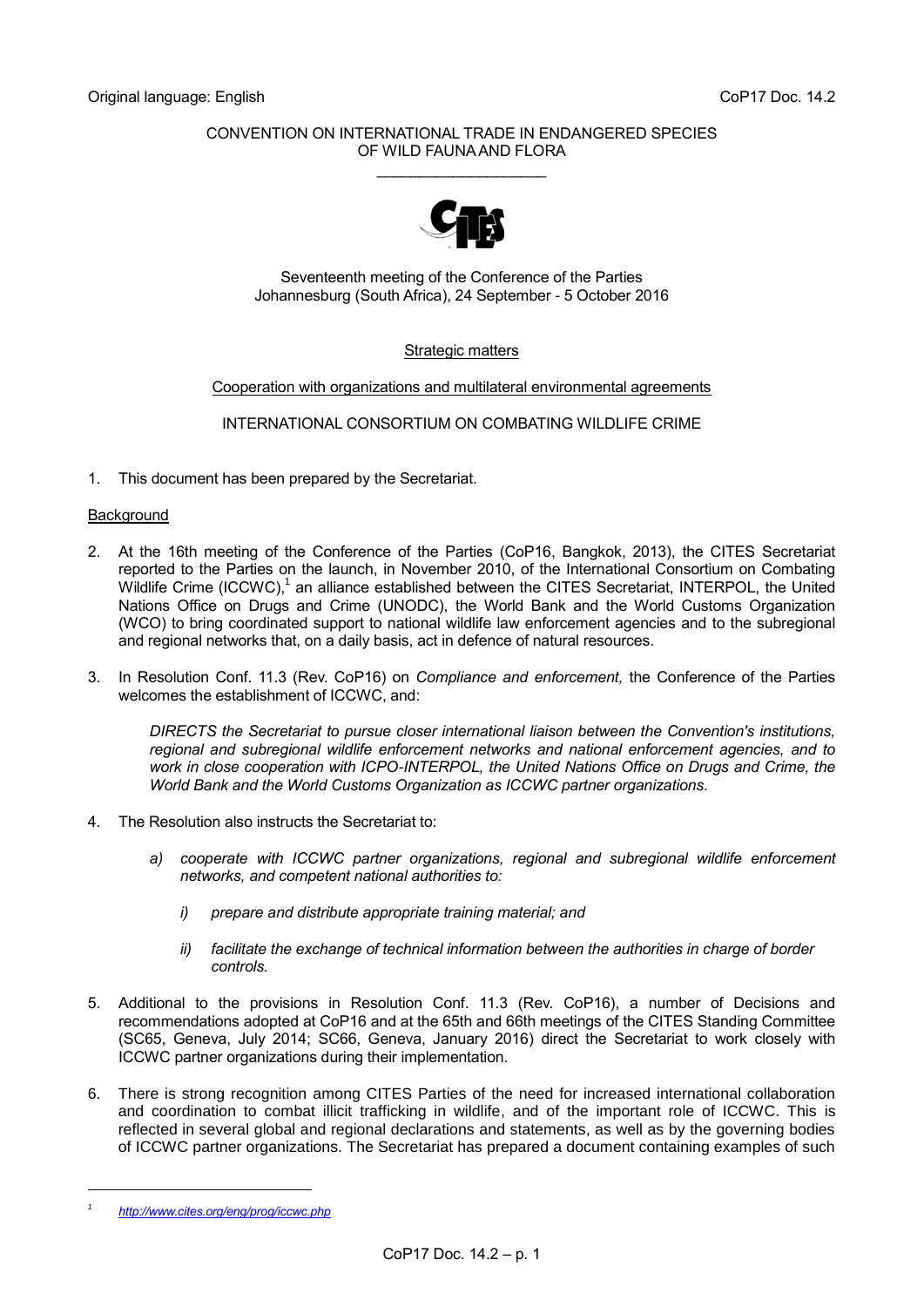declarations and statements made since the launch of ICCWC, which is attached as Annex 3 to the present document. Most recently, the UN General Assembly, on 30 July 2015, adopted a dedicated resolution (69/314) on Tackling illicit trafficking in wildlife, which, in its preambular paragraph and in operative paragraph 3, includes the following recognition of ICCWC:

*Recognizing the important work of the International Consortium on Combating Wildlife Crime, a collaborative effort of the secretariat of the Convention on International Trade in Endangered Species of Wild Fauna and Flora, the International Criminal Police Organization (INTERPOL), the United Nations Office on Drugs and Crime, the World Bank and the World Customs Organization, by, inter alia, providing technical assistance to Member States,* 

[…]

- *3. Urges Member States to take decisive steps at the national level to prevent, combat and eradicate the illegal trade in wildlife, on both the supply and demand sides, including by strengthening the legislation necessary for the prevention, investigation and prosecution of such illegal trade as well as strengthening enforcement and criminal justice responses, in accordance with national legislation and international law, acknowledging that the International Consortium on Combating Wildlife Crime can provide valuable technical assistance in this regard.*
- 7. The purpose of the present document is to update Parties on key activities that have been conducted collectively under the auspices of ICCWC since CoP16. Detailed accounts of these activities can be found in documents SC65 Doc.  $16.4^2$  and SC66 Doc.  $16.5^3$ .

### Activities conducted collectively under the auspices of ICCWC

- 8. ICCWC has continued to develop and deliver activities and tools for national enforcement agencies to combat wildlife crime more effectively. The dedicated portal on ICCWC, $4$  available in English, French and Spanish on the CITES website, is constantly updated and provides information on the Consortium's activities as well as tools and services available through its partner organizations. This includes, among others a brochure on ICCWC, details on ICCWC and its Global Network, up-to-date information on activities such as the implementation of the ICCWC Wildlife and Forest Crime Analytic Toolkit, and an interactive map highlighting key ICCWC activities delivered to date.
- 9. The work conducted under the auspices of ICCWC is grounded on a Letter of Understanding<sup>5</sup> signed by the heads of the partner agencies, and guided by the ICCWC Strategic Mission 2014-2016<sup>6</sup>, launched at SC65, and by the ICCWC Strategic Programme 2016-2020<sup>7</sup>, launched at SC66.<sup>8</sup> The ICCWC Strategic Mission 2014-2016 identified five focus areas in which ICCWC is uniquely-placed to make a contribution to effectively combat the illegal trafficking in wildlife, based on the diverse and extensive technical expertise, regional networks and on-ground experience of the five ICCWC partner organizations.
- 10. Building on the Strategic Mission, ICCWC developed the ICCWC Strategic Programme for 2016-2020, which outlines the types of activities to be pursued by ICCWC up to 2020. The Strategic Programme comprises of a set of concrete priorities and activities to substantially reduce poaching and trafficking in wildlife and forest products, and was developed taking into account the shifting global landscape and activities underway by different organizations to combat illicit trafficking in wildlife. It includes 21 activities and 57 related sub-activities that have been identified and grouped, based on a detailed review and analysis of activities conducted to date. Implementation of activities of the ICCWC Strategic Programme 2016-2020 will be subject to availability of external funding through donor support. In this context, the Secretariat has prepared draft decision 17.A, paragraph c), for consideration by the Conference of the Parties, as presented in Annex 1 to the present document.

*<sup>2</sup> <https://cites.org/sites/default/files/eng/com/sc/65/E-SC65-16-04.pdf>*

*<sup>3</sup> <https://cites.org/sites/default/files/eng/com/sc/66/E-SC66-16-05.pdf>*

*<sup>4</sup> <https://cites.org/eng/prog/iccwc.php>*

*<sup>5</sup> [https://cites.org/sites/default/files/i/iccwc/mou\\_0.pdf](https://cites.org/sites/default/files/i/iccwc/mou_0.pdf)*

*<sup>6</sup> [https://cites.org/sites/default/files/eng/prog/iccwc/ICCWC\\_Strategic\\_Mission-WEB.pdf](https://cites.org/sites/default/files/eng/prog/iccwc/ICCWC_Strategic_Mission-WEB.pdf)*

*<sup>7</sup> [https://cites.org/sites/default/files/eng/prog/iccwc/ICCWC\\_Strategic\\_Programme\\_2016-2020\\_final.pdf](https://cites.org/sites/default/files/eng/prog/iccwc/ICCWC_Strategic_Programme_2016-2020_final.pdf)*

*<sup>8</sup> [https://cites.org/eng/news/pr/wildlife\\_crime\\_consortium\\_launches\\_enforcement\\_indicators\\_13012016](https://cites.org/eng/news/pr/wildlife_crime_consortium_launches_enforcement_indicators_13012016)*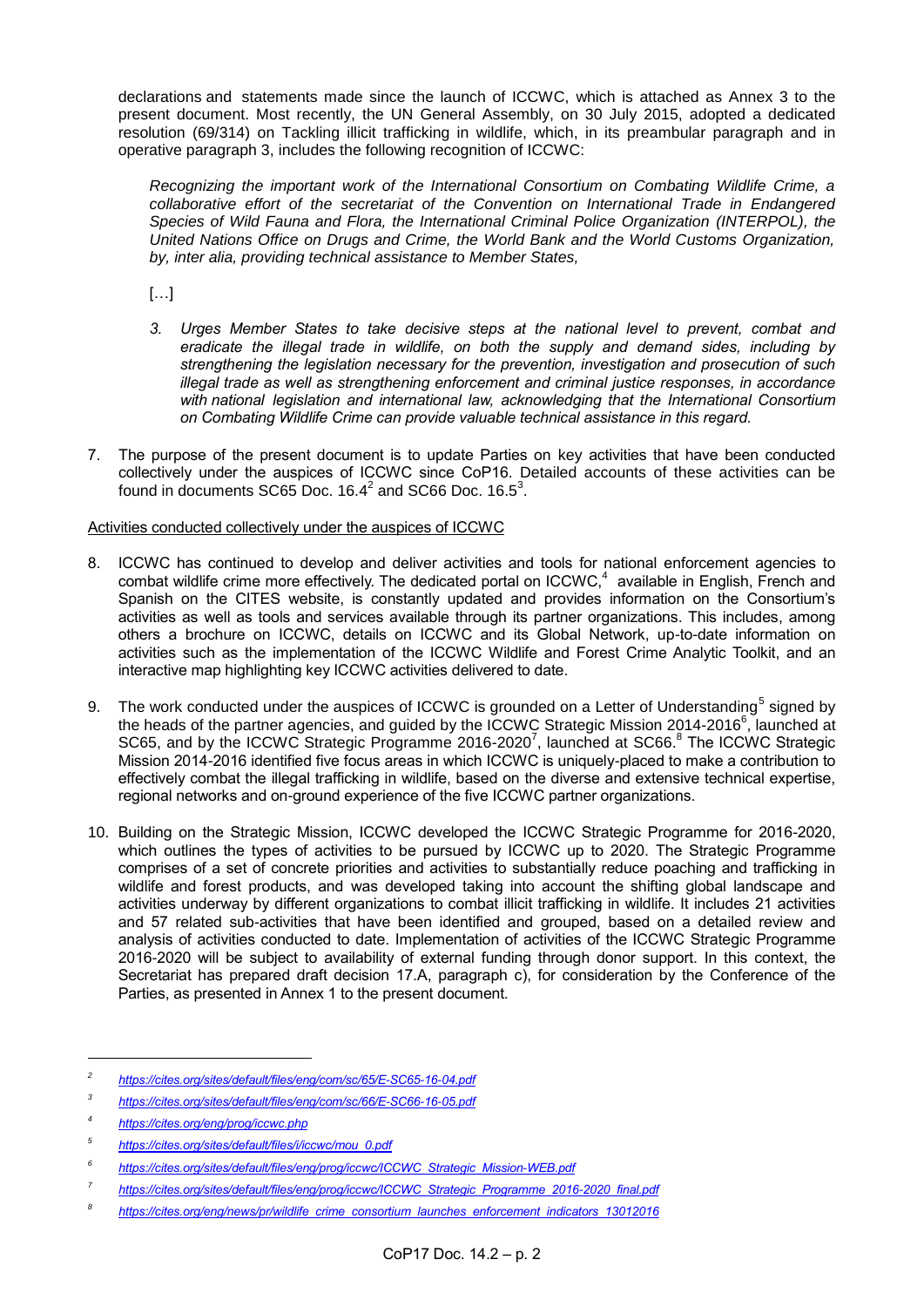11. All activities delivered through ICCWC are in line with the ICCWC Strategic Mission 2014-2016 and the ICCWC Strategic Programme 2016-2020, as well as the strategic plans and work programmes of ICCWC partner organizations. The paragraphs below summarize the key actions and activities delivered by ICCWC for each of its focus areas.

### Focus Area 1: Strengthening cooperation and coordination in combating wildlife and forest crime

- 12. In close cooperation with ICCWC partners, the Secretariat convened the CITES Rhinoceros Enforcement Task Force in Nairobi, Kenya, on 28 and 29 October 2013<sup>9</sup>. The meeting brought together experts and representatives from 21 countries affected by rhinoceros poaching and the illegal trade in rhinoceros horn. Task Force participants developed concrete strategies and actions to combat the poaching of rhinoceros and the illegal trade in rhinoceros horn<sup>10</sup> and were informed about the tools and services made available to the law enforcement community through ICCWC partner organizations, such as secure real-time communication systems, international criminal databases and technical operational support.
- 13. In consultation with rhinoceros range States, ICCWC identified the need for training on rhinoceros horn DNA sampling for law enforcement officials. In response to this need, the South African Department of Environmental Affairs, the University of Pretoria's Veterinary Genetics Laboratory and ICCWC co-hosted a rhinoceros DNA sampling workshop<sup>11</sup> at the Southern African Wildlife College near Hoedspruit, South Africa, on 5 and 6 November 2013. The workshop, which included field training in Kruger National Park, was attended by law enforcement officers from each of the 11 African rhinoceros range States, as well as from China, Thailand and Viet Nam, and South African National Parks.
- 14. To further enhance international cooperation to combat rhinoceros poaching and the associated illegal trade in rhinoceros horn, the CITES Secretariat, in collaboration with ICCWC, hosted a Ministerial-level and a Senior Officials meeting<sup>12</sup> in February 2015 in Geneva, Switzerland, at which a number of recommendations on well-targeted short and medium-term actions to further enhance international cooperation were adopted<sup>13</sup>. Based on a recommendation arising from the Senior Officials meeting, a Rhinoceros CENComm<sup>14</sup> closed user group was developed by the WCO, and is maintained by the CITES Secretariat.
- 15. On 19 and 20 May 2014, the WCO, on behalf of ICCWC, coordinated an *ICCWC Workshop to Combat the Smuggling of Timber from Madagascar to Asia* in Seoul, South Korea. Throughout 2015, INTERPOL, in cooperation with ICCWC, led the organization of a number of operations and projects to combat the illegal trafficking in wildlife, which included Operations INFRATERRA<sup>15</sup>, PAWS<sup>16</sup>, and URSA<sup>17</sup>. ICCWC also supported activities of Project Connexus, a global INTERPOL project that includes a series of simultaneous, multi-agency, multi-focus and multi-regional activities to promote investigative follow-up to identify and disrupt international criminal networks<sup>18</sup>.
- 16. At the time of writing (April 2016), a number of additional ICCWC activities and projects are ongoing or being supported by ICCWC, such as an additional phase of Operation INFRATERRA in Asia and Latin America, and an operation to coordinate efforts in combating the illegal trade in shahtoosh shawls and vicuna wool. In addition, ICCWC is supporting an Initiative on Environmental Security and Firearms, led by INTERPOL, designed to encourage close cooperation between police and wildlife agencies across the Eastern African region, by promoting and supporting the creation of a national and regional platform for collecting, storing, analysing and comparing ballistic and firearms data retrieved from wildlife crime scenes.

<sup>9</sup> *[http://www.cites.org/eng/news/pr/2013/20131031\\_rhino\\_task-force.php](http://www.cites.org/eng/news/pr/2013/20131031_rhino_task-force.php)*

*<sup>10</sup> <https://cites.org/sites/default/files/notif/E-Notif-2014-006A.pdf>*

<sup>11</sup> *[http://cites.org/eng/news/pr/2013/20131106\\_forensics.php](http://cites.org/eng/news/pr/2013/20131106_forensics.php)*

*<sup>12</sup> [https://cites.org/eng/2015\\_rhino\\_ministerial](https://cites.org/eng/2015_rhino_ministerial)*

*<sup>13</sup> <https://cites.org/sites/default/files/eng/news/pr/2015/CITES-RhinoDialogue-Recommedations.pdf>*

*<sup>14</sup> CENcomm is a tool that facilitates the exchange and use of data in a timely, reliable and secure manner with direct access available 24 hours a day. For more information, see [http://www.wcoomd.org/en/topics/enforcement-and-compliance/instruments-and-tools/cen](http://www.wcoomd.org/en/topics/enforcement-and-compliance/instruments-and-tools/cen-suite/cencomm.aspx)[suite/cencomm.aspx](http://www.wcoomd.org/en/topics/enforcement-and-compliance/instruments-and-tools/cen-suite/cencomm.aspx)*

*<sup>15</sup> [https://cites.org/eng/interpol\\_operation](https://cites.org/eng/interpol_operation)*

*<sup>16</sup> <https://cites.org/eng/node/16926>*

*<sup>17</sup> Operation URSA was a regional operation in Asia to support countries in the development of an intelligence-led enforcement operation targeting illegal trafficking in wildlife and the criminal networks involved.*

*<sup>18</sup> [http://www.interpol.int/News-and-media/News/2015/N2015-104;](http://www.interpol.int/News-and-media/News/2015/N2015-104)<http://www.interpol.int/News-and-media/News/2015/N2015-112>*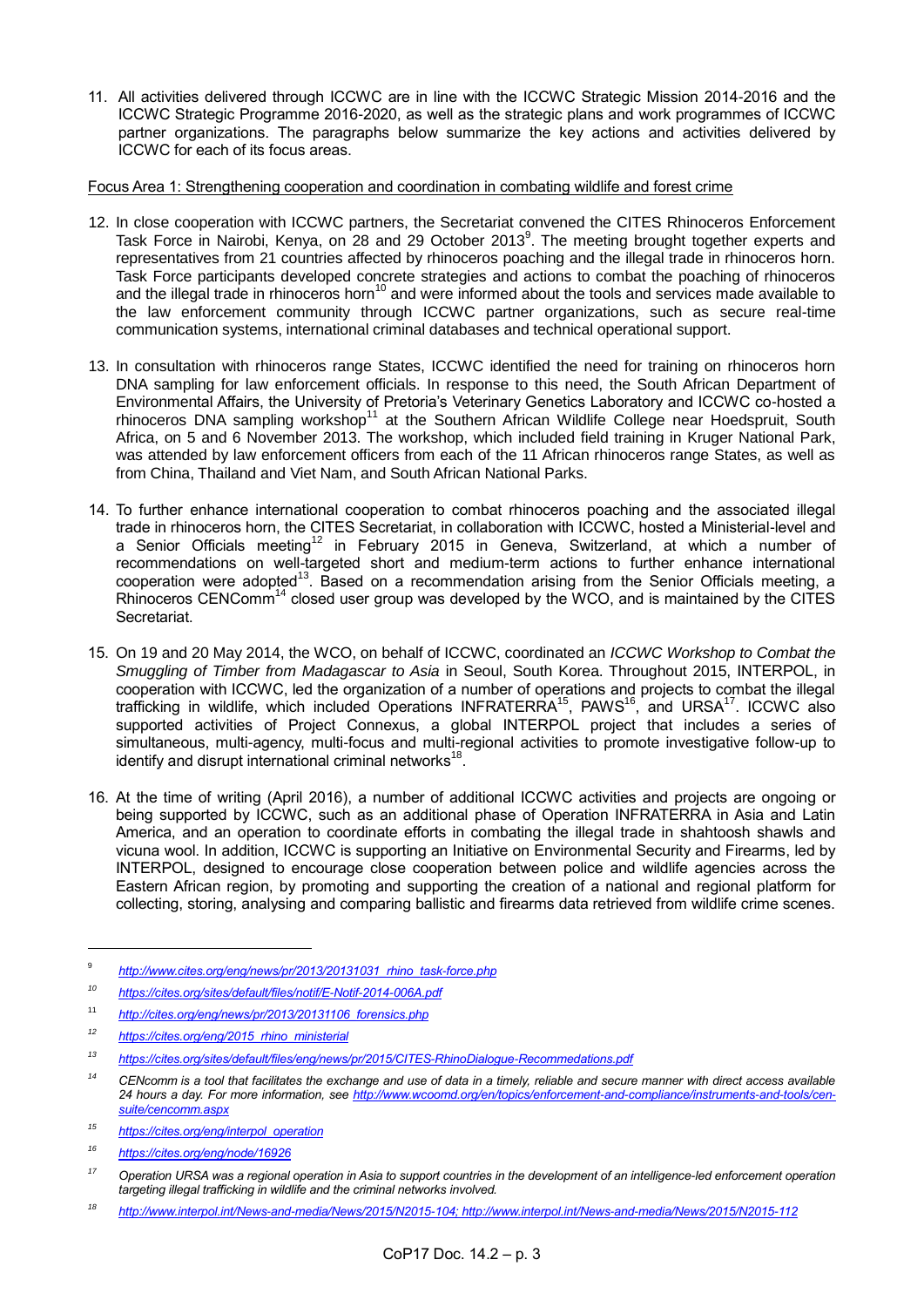Such data can link crimes and criminals, both nationally and internationally, and help law enforcement authorities find connections between different wildlife crimes that might otherwise have gone undetected.

- 17. Building on the outcomes of the first global meeting of wildlife enforcement networks, <sup>19</sup> ICCWC has continued to support activities to improve enforcement cooperation across sectors and regions:
	- a) The CITES Secretariat prepared and keeps updated a directory of wildlife enforcement network focal points<sup>20</sup> and has facilitated the participation of a number of network representatives and law enforcement bodies at regional meetings and workshops with the aim to improve cross-sector and cross-regional enforcement cooperation<sup>21</sup>. The Secretariat has also continued to support networks, alongside other ICCWC partner agencies, and attended a number of regional network meetings since CoP<sub>16</sub>.
	- b) ICCWC, in close collaboration with the Lusaka Agreement Task Force (LATF), held a two-day training workshop for wildlife law enforcement officials from 21 countries from Africa and Asia in Nairobi, Kenya, on 30 and 31 October 2013<sup>22</sup>. The workshop preceded the operational phase of Operation COBRA II<sup>2</sup> and strengthened the skills of officers participating in the operation in a broad range of innovative and specialized investigation techniques, including tools and services available to them through ICCWC partner organizations. ICCWC also provided financial support for, and participated in, an operational planning meeting for Operation COBRA II, held in Nairobi, Kenya, on 1 November 2013.
	- c) INTERPOL played a leading role in coordinating ICCWC's financial, operational and technical support<sup>24</sup> to Operation COBRA  $II^{25}$  and  $III^{26}$  and the WCO facilitated the use of its CENComm secure and encrypted communication tool by creating a secure closed user group for enforcement authorities involved in the operations. In addition, UNODC, on behalf of ICCWC, led the organization of a postoperational review and training workshop for African countries involved in Operation COBRA III.
- 18. UNODC, on behalf of ICCWC, was at the time of writing working closely with the United States Fish and Wildlife Service to develop a regional meeting in the Caribbean to discuss the potential establishment of a Caribbean Wildlife Enforcement Network (WEN).
- 19. To promote the sharing of information on best practices and lessons learned about the establishment and functioning of WENs, to further strengthen networks and to enhance cooperation and coordination among them, the Secretariat, on behalf of ICCWC, will convene the second global meeting of wildlife enforcement networks during CoP17, on 28-29 September 2016.

### Focus Area 2: Facilitating analysis of national responses to wildlife and forest crime

- 20. Under the auspices of ICCWC, INTERPOL and the World Bank partnered in a project to support the Lao People's Democratic Republic to build its law enforcement capacity. INTERPOL engaged consultants to conduct a mission to the country to review its law-enforcement capacity needs, and worked alongside the World Bank team developing the USD 12 million Protected Areas and Wildlife (PAWS) project<sup>27</sup> approved by the World Bank and Global Environment Facility for Lao People's Democratic Republic. The work completed by ICCWC secured the inclusion of over USD 3 million for wildlife and forestry law-enforcement capacity building as part of the PAWS project.
- 21. In Resolution Conf. 11.3 (Rev. CoP16) on *Compliance and enforcement,* under *Regarding compliance, control and cooperation,* the Conference of the Parties recommends that all Parties "*if appropriate, make use of the ICCWC Wildlife and forest crime analytic toolkit".*

<sup>19</sup> *[http://cites.org/eng/news/sundry/2013/20130715\\_wen\\_report.php](http://cites.org/eng/news/sundry/2013/20130715_wen_report.php)*

*<sup>20</sup> [https://cites.org/eng/resources/enforcement\\_focal\\_points](https://cites.org/eng/resources/enforcement_focal_points)*

*<sup>21</sup> For further details, se[e https://cites.org/sites/default/files/eng/com/sc/65/E-SC65-16-04.pdf](https://cites.org/sites/default/files/eng/com/sc/65/E-SC65-16-04.pdf)*

*<sup>22</sup> [http://www.cites.org/eng/news/sundry/2013/20131104\\_iccwc\\_training.php](http://www.cites.org/eng/news/sundry/2013/20131104_iccwc_training.php)*

<sup>&</sup>lt;sup>23</sup> *http://cites.org/eng/news/sundry/2014/20140210 operation cobra ii.php* 

*<sup>24</sup> [https://cites.org/eng/news/pr/iccwc\\_press\\_release\\_cobra\\_III](https://cites.org/eng/news/pr/iccwc_press_release_cobra_III)*

*<sup>25</sup> [https://cites.org/eng/news/sundry/2014/20140210\\_operation\\_cobra\\_ii.php](https://cites.org/eng/news/sundry/2014/20140210_operation_cobra_ii.php)*

*<sup>26</sup> [https://cites.org/eng/news/pr/iccwc\\_press\\_release\\_cobra\\_III](https://cites.org/eng/news/pr/iccwc_press_release_cobra_III)*

<sup>27</sup> *<http://documents.worldbank.org/curated/en/2014/02/19231957/lao-peoples-democratic-republic-protected-area-wildlife-project>*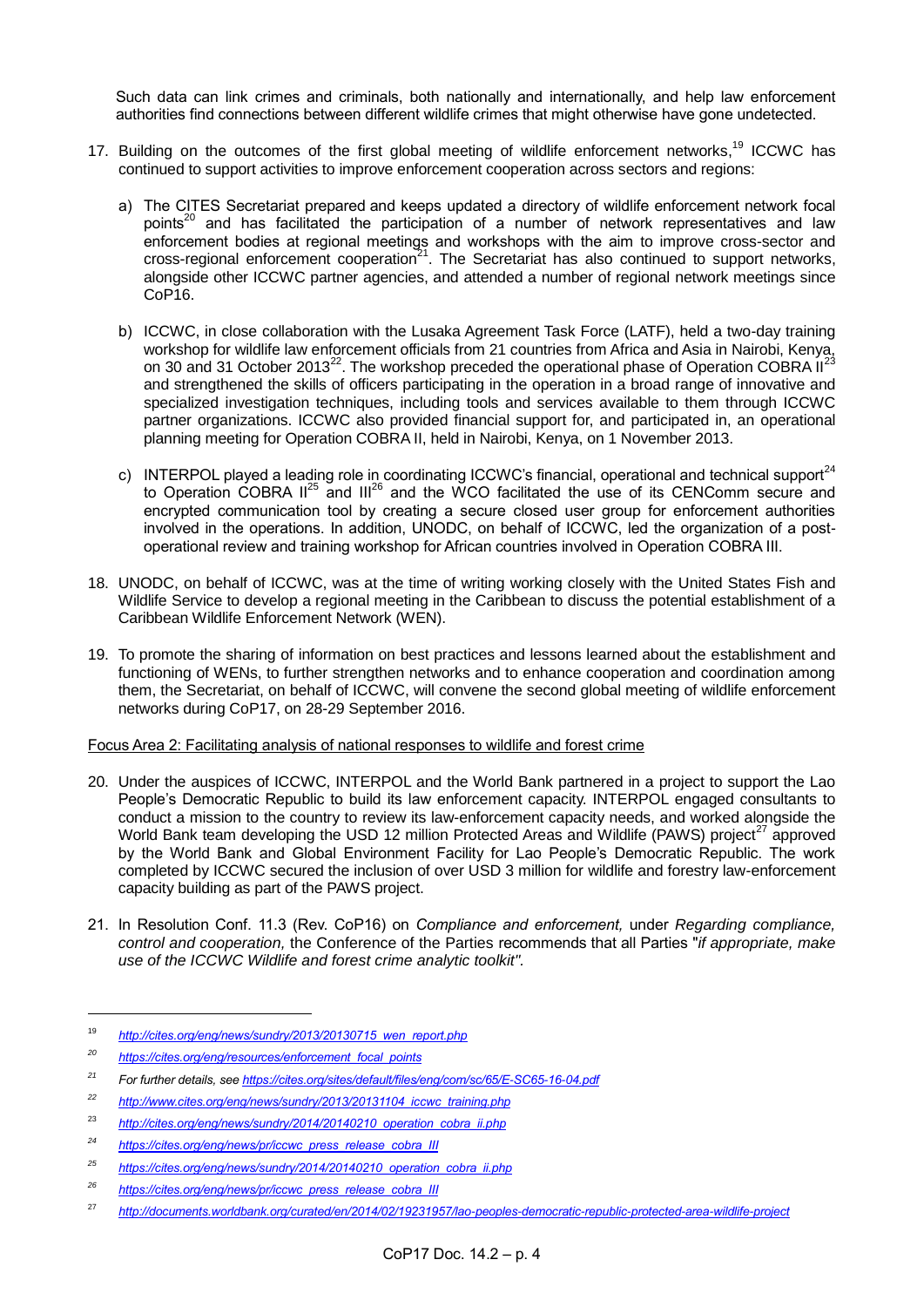- 22. The *ICCWC Wildlife and Forest Crime Analytic Toolkit,<sup>28</sup>* launched at the 62nd meeting of the Standing Committee (SC62, Geneva, 2012), provides government officials, Customs, police and other relevant enforcement agencies with a framework to conduct a comprehensive analysis of their response to wildlife and forest crime and identify their technical assistance needs.<sup>29</sup> UNODC is leading the implementation of the Toolkit, which, at the time of writing, has been completed in in Bangladesh, Botswana, Gabon, Mexico, Nepal, Peru and Viet Nam, and is in the process of being rolled-out in Angola, Bahamas, Bosnia and Herzegovina, Colombia, Congo, the Democratic Republic of the Congo, Guyana, Kenya, Madagascar, Mozambique, Togo and the United Republic of Tanzania.
- 23. The Secretariat continues to welcome formal requests for ICCWC support to implement the Toolkit from Parties and encourages Parties to consult the *ICCWC toolkit fact sheet*<sup>30</sup> and the *implementation step by step guide*<sup>31</sup> available on the ICCWC website for more details. It should be noted, however, that there has not been sufficient funding to date to respond to all of the requests received and that a number of requests are currently on hold until funds have been obtained. The Secretariat and its ICCWC partners continue to seek additional financial support to enable ICCWC to implement the Toolkit in all countries that have requested it.
- 24. When the Toolkit has been implemented in a particular country, a detailed Toolkit Implementation action plan is developed by UNODC. This action plan, containing recommendations on how the Party that implemented the Toolkit could strengthen its responses to wildlife and forest crime, is then formally presented to the government of the country concerned for consideration. In countries where Toolkit implementation has been completed, ICCWC is, upon request and based on availability of resources, supporting national governments to implement the recommendations of the Toolkit and has aligned its Strategic Programme to key recommendations identified by the ICCWC Toolkit. An example of support provided to Parties is the support to Bangladesh by the CITES Secretariat, in cooperation with INTERPOL and the WCO, for the delivery of a one-day workshop on the fundamentals of CITES followed, by a twoday train-the-trainer workshop on CITES and special investigative techniques for front-line officers (October 2015, Dhaka, Bangladesh). This activity was in line with the findings and recommendations of the ICCWC Toolkit and was coordinated by the Forest Department of Bangladesh in collaboration with ICCWC. 32
- 25. At SC66, ICCWC launched the '*ICCWC indicator framework for wildlife and forest crime*'. <sup>33</sup> This is a framework of indicators for national-level use by Parties to measure and monitor the effectiveness of their own law-enforcement responses to wildlife and forest crime. The ICCWC indicator framework has been designed to be completed as a self-assessment by national enforcement authorities. It consists of 50 performance measures that cover the major components of a law-enforcement response to wildlife and forest crime. The ICCWC indicator framework is intended to provide a standardized approach to measure the effectiveness of national law enforcement responses to combat illegal trafficking in wildlife. It will also enable a Party to monitor performance over time to identify any changes in the effectiveness of its lawenforcement responses. It should be noted that the indicator framework is not intended to be used to compare or 'rank' the effectiveness of efforts in different countries, but to serve as a tool that any individual country could use to measure and respond to its own areas of relative strengths and weaknesses. The Secretariat believes that the ICCWC indicator framework will provide a valuable tool to assist Parties to better measure and monitor the effectiveness of their law enforcement responses to the illegal trafficking in wildlife. At the time of writing, the ICCWC indicator framework was available in English, and in the process of being translated into French and Spanish.

-

<sup>28</sup> *[http://www.cites.org/sites/default/files/common/resources/pub/ICCWC\\_Toolkit\\_v2\\_english.pdf](http://www.cites.org/sites/default/files/common/resources/pub/ICCWC_Toolkit_v2_english.pdf)*

<sup>29</sup> *[http://www.cites.org/eng/news/pr/2012/20120725\\_ICCWC\\_toolkit.php](http://www.cites.org/eng/news/pr/2012/20120725_ICCWC_toolkit.php)*

*<sup>30</sup> [https://cites.org/sites/default/files/eng/prog/iccwc/Toolkit\\_Fact\\_Sheet\\_ENG.pdf](https://cites.org/sites/default/files/eng/prog/iccwc/Toolkit_Fact_Sheet_ENG.pdf)*

*<sup>31</sup> <https://cites.org/sites/default/files/eng/prog/iccwc/Toolkit%20implementation%20-%20step%20by%20step%20v3.pdf>*

*[https://cites.org/eng/news/targeted\\_training\\_for\\_Bangladesh\\_law\\_enforcement\\_authorities\\_on\\_CITES\\_and\\_special\\_investigative\\_tec](https://cites.org/eng/news/targeted_training_for_Bangladesh_law_enforcement_authorities_on_CITES_and_special_investigative_techniques_to_combat_wildlife_and_forest_crime) [hniques\\_to\\_combat\\_wildlife\\_and\\_forest\\_crime](https://cites.org/eng/news/targeted_training_for_Bangladesh_law_enforcement_authorities_on_CITES_and_special_investigative_techniques_to_combat_wildlife_and_forest_crime)*

*<sup>33</sup> [https://cites.org/sites/default/files/eng/prog/iccwc/E-ICCWC-Ind-FW-Assessment\\_guidelines\\_and\\_template.pdf](https://cites.org/sites/default/files/eng/prog/iccwc/E-ICCWC-Ind-FW-Assessment_guidelines_and_template.pdf)*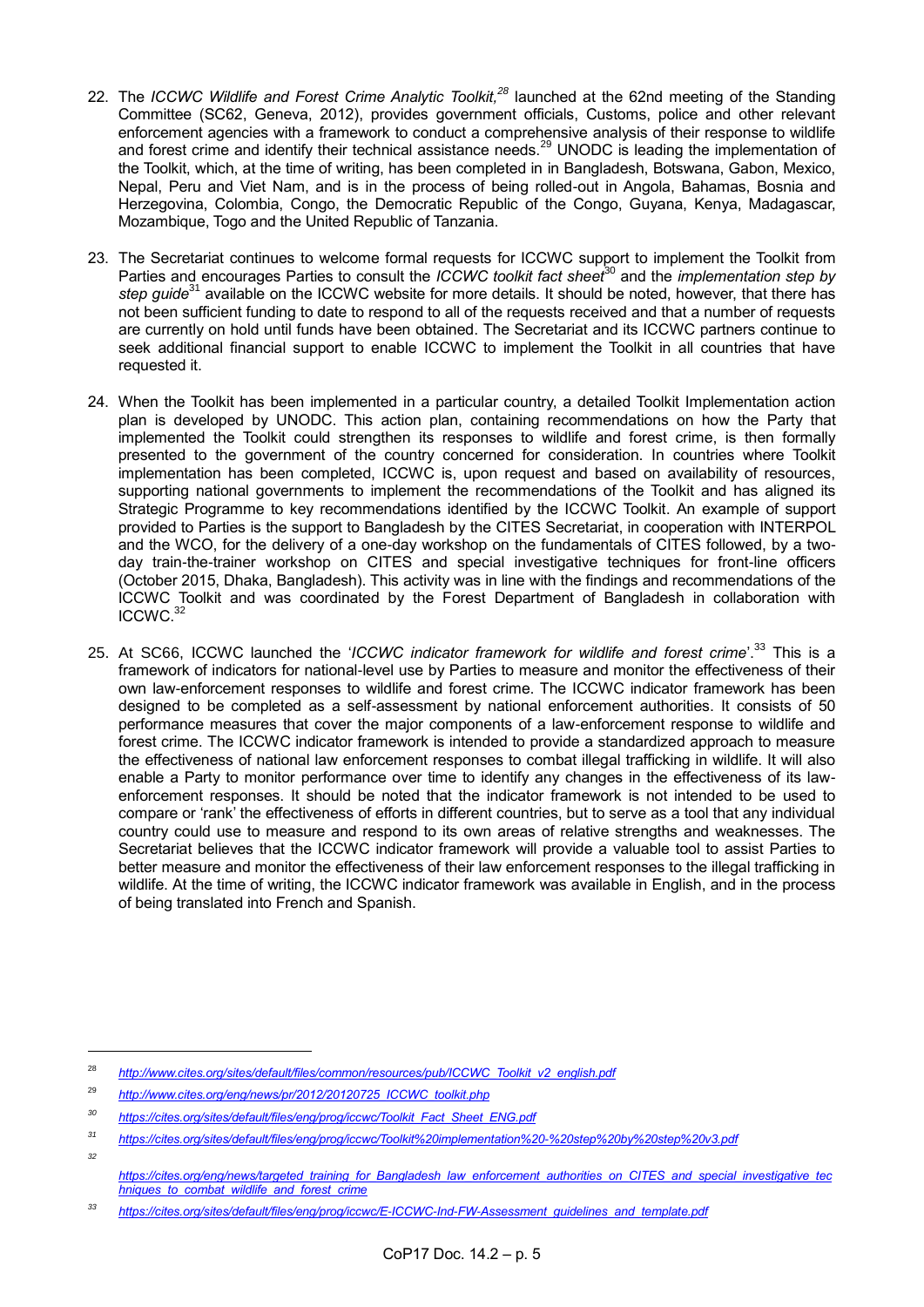### Focus Area 3: Building capacity to prevent and respond to wildlife and forest crime

- 26. Through its global network<sup>34</sup> of regional and country offices, ICCWC has continued to provide specialized training for wildlife law enforcement officers, including specialized training in support of operations and in the organization of a number of activities.
- 27. Decision 16.40, paragraph a), on *Enforcement matters* calls for Wildlife Incident Support Teams (WISTs), composed of enforcement staff or relevant experts, to be dispatched at the request of countries affected by significant poaching of CITES specimens, or that have made large-scale seizures of such specimens, to assist, guide and to facilitate appropriate follow-up actions in affected countries in the immediate aftermath of an incident.<sup>35</sup> To date, WISTs have been deployed by ICCWC, upon request, to Sri Lanka<sup>36</sup> (March 2013) and the United Arab Emirates (January 2015) to assist national authorities to collect samples from large-scale ivory seizures for forensic analysis, and to Madagascar (March 2015), to provide analysis and support for the government's efforts to deal with illegal logging and trafficking in rosewood and other precious timber species. ICCWC also supported a complementary Customs mission to Madagascar.
- 28. As reported at SC66, in support of the implementation of Decision 16.78, paragraph c), on *Monitoring of illegal trade in ivory and other elephant specimens (Elephantidae spp.), the WCO convened a controlled* delivery workshop as part of a broad international law-enforcement project and operation targeting the illicit trafficking of wildlife in Africa. In addition, at the time of writing, the WCO was coordinating a mentorship programme between Customs officers from key countries affected by illicit wildlife trafficking, and through its programme of exchange of personnel among Customs Administrations. These activities were delivered as part of the multi-donor WCO Project INAMA,<sup>37</sup> which is aiming to enhance Customs capacity regarding CITES enforcement. In addition, INTERPOL is coordinating a complementary project on controlled deliveries under Project WAYLAY to support law enforcement authorities to track and investigate illegal consignments of elephant ivory and rhinoceros horn using controlled deliveries.
- 29. Following the successful development of the *ICCWC guidelines for forensic methods and procedures of ivory sampling and analysis*<sup>38</sup>, launched in November 2014, ICCWC also launched a complementary training video on ivory sampling. At the time of writing, UNODC was on behalf of ICCWC leading the development of a protocol for DNA sampling, which will further complement the ivory guidelines.
- 30. Also at the time of writing, UNODC was finalizing, on behalf of ICCWC, a *'Best Practice Guide for Forensic Timber Identification'*. The guide aims to facilitate the employment of forensic science to combat illicit trafficking in timber. It covers the whole chain of custody, providing information on best practices and procedures from the crime scene to the court room, in order to ensure that forensic data are credible and admissible in court. A detailed overview of this work can be found in document SC66 Inf. 18,<sup>39</sup> which was prepared for SC66.
- 31. In support of ICCWC's portfolio of activities on wildlife forensics, the Consortium has established an ICCWC Wildlife Forensics Advisory Group, composed of six independent experts, selected based on their expertise and regional knowledge, that will provide expert advice and opinion to ICCWC on activities on wildlife forensics which has been identified as a priority area in ICCWC's Strategic Programme 2016-2020.
- 32. In support of the implementation of Decision 16.78, paragraph d), on *Monitoring of illegal trade in ivory and other elephant specimens (Elephantidae spp.)*, the World Bank is leading, in cooperation with ICCWC, the development of learning materials on anti-money laundering for a programme with a specific focus on wildlife crime, which can be used for training investigators, prosecutors, judges, and other relevant stakeholders involved in the investigation and prosecution of wildlife crime cases.

### Focus Area 4: Increasing awareness and support for measures to combat wildlife and forest crime

33. The CITES Ministerial Dialogue and Senior Officials Meeting for key States concerned with the illegal trade in rhinoceros horn encouraged increased political support to combat poaching and illegal trafficking in

*<sup>34</sup> <https://cites.org/eng/prog/iccwc.php>*

<sup>35</sup> *<http://www.cites.org/eng/dec/valid16/192>*

*<sup>36</sup> [https://cites.org/eng/news/sundry/2013/20130725\\_iccwc\\_wist\\_Srilanka.php](https://cites.org/eng/news/sundry/2013/20130725_iccwc_wist_Srilanka.php)*

*<sup>37</sup> <http://www.wcoomd.org/en/topics/capacity-building/activities-and-programmes/cooperation-programmes/the-wco-inama-project.aspx>*

*<sup>38</sup> [https://cites.org/eng/ICCWC\\_guidelines](https://cites.org/eng/ICCWC_guidelines)*

*<sup>39</sup> <https://cites.org/sites/default/files/eng/com/sc/66/Inf/E-SC66-Inf-18.pdf>*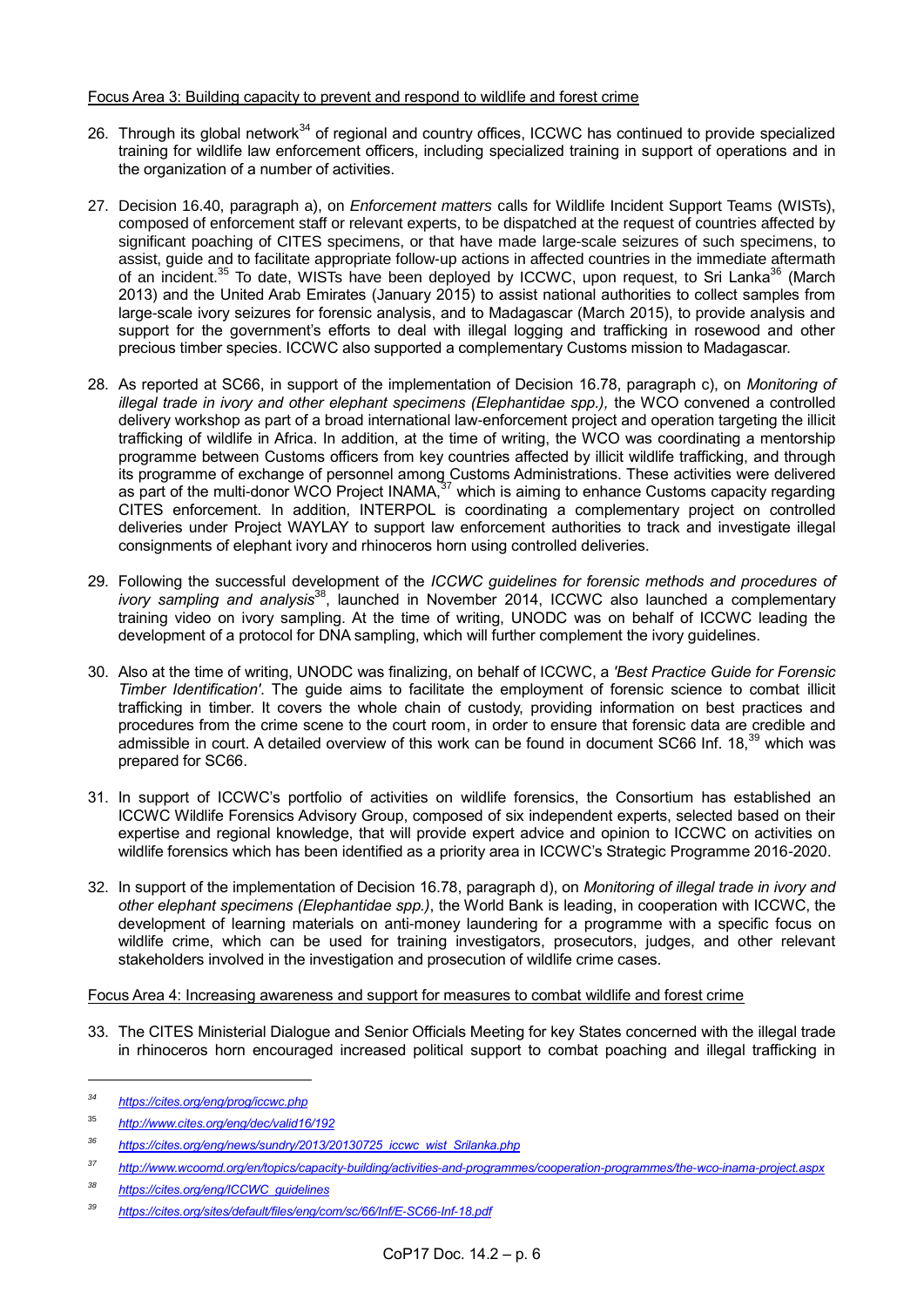rhinoceros horn, through the adoption of the *Geneva Statement on Combating Rhinoceros-related Crimes<sup>40</sup> .* 

- 34. To increase awareness and support for measures to combat wildlife and forest crime, ICCWC organized side events alongside events such as meetings of the United Nations Commission on Crime Prevention and Criminal Justice (CCPCJ), and the 13th United Nations Crime Commission<sup>41</sup> as well as  $SC65^{42}$  and SC66<sup>43</sup>. These side events highlighted the importance of combating wildlife crime and the need to treat wildlife crime as a serious transnational organized crime, informed Parties of key ICCWC activities, and highlighted new tools and services available through ICCWC.
- 35. In addition, ICCWC partners collectively and individually supported and participated in a variety of highlevel events to raise awareness of the illegal trafficking in wildlife. These included events such as: a highlevel discussion at the United Nations Headquarters on Poaching and Illicit Wildlife Trafficking (New York, September 2014)<sup>44</sup>; the Second UN World Wildlife Day (March 2015), themed 'It's time to get serious about wildlife crime<sup>,45</sup>; the African Elephant Summit and the Kasane Conference on the Illegal Wildlife Trade (Kasane, March 2015)<sup>46</sup>; the Association of Southeast Asian Nations (ASEAN) Regional Forum on Combating Wildlife Trafficking (Kota Kinabalu, March 2015)<sup>47</sup>; the International Conference on Illegal Exploitation and Illicit Trade in Wild Flora and Fauna in Africa (Brazzaville, April 2015)<sup>48</sup>; the XIV World Forestry Congress (Durban, September 2015)<sup>49</sup>; a high-level event on Illegal Wildlife Trafficking at the Central Park Zoo (New York, September 2015)<sup>50</sup>; a Conference on Wildlife Crime and International Security (Wilton Park, October 2015)<sup>51</sup>; the 6th Session of the Conference of the Parties to the UN Convention Against Corruption (St. Petersburg, October 2015)<sup>52</sup>; the International conference on wildlife crime (The Hague, March 2013)<sup>53</sup>; the third UN World Wildlife Day (March 2016) themed 'wildlife is in your hands<sup>,54</sup>; the Consultative meeting on the implementation of the African strategy on combating illegal exploitation and illegal trade in wild fauna and flora in Africa (Addis Ababa, March 2016); and the 6th Special Session of the African Ministerial Conference on the Environment (AMCEN, Egypt, April 2016).
- 36. On UN World Wildlife Day, 3 March 2016, ICCWC launched a Public Service Announcement (PSA) on combating transnational organized wildlife crime<sup>55</sup>. The PSA was launched in New York, and showcased at a number of high level events around the world. It was also highlighted on the United Nations website. The PSA is available in English, Spanish and French, and is being translated into a number of other languages, including Arabic, Laotian, Mandarin, Portuguese, Thai and Vietnamese.

*<sup>41</sup> [https://cites.org/eng/iccwc\\_crime\\_congress\\_2015](https://cites.org/eng/iccwc_crime_congress_2015) [https://cites.org/eng/cites\\_sg\\_un\\_crime\\_congress\\_2015](https://cites.org/eng/cites_sg_un_crime_congress_2015)*

- *<sup>48</sup> <https://www.unodc.org/westandcentralafrica/en/congo---wildlife-conference-27-30-april-2015.html>*
- *<sup>49</sup> <https://www.youtube.com/watch?v=Z5xeQzlIWNI&feature=youtu.be>*
- *<sup>50</sup> [https://cites.org/eng/un\\_system\\_and\\_intl\\_orgs\\_applaud\\_sust\\_dev\\_commitments\\_by\\_govs\\_to\\_battle\\_illegal\\_wildlife\\_trade\\_27092015](https://cites.org/eng/un_system_and_intl_orgs_applaud_sust_dev_commitments_by_govs_to_battle_illegal_wildlife_trade_27092015)*
- *<sup>51</sup> [https://www.wiltonpark.org.uk/conference/wp1423/#conference\\_introduction](https://www.wiltonpark.org.uk/conference/wp1423/#conference_introduction)* 52

*<sup>40</sup> <https://cites.org/sites/default/files/eng/news/pr/2015/CITES-RhinoDialogue-Statement.pdf>*

*<sup>42</sup> [https://cites.org/eng/CITES-SG\\_certificate\\_commendation\\_10072014](https://cites.org/eng/CITES-SG_certificate_commendation_10072014)*

*<sup>43</sup> [https://cites.org/eng/news/pr/wildlife\\_crime\\_consortium\\_launches\\_enforcement\\_indicators\\_13012016](https://cites.org/eng/news/pr/wildlife_crime_consortium_launches_enforcement_indicators_13012016)*

*<sup>44</sup> [https://cites.org/eng/unga\\_side-event\\_26092014](https://cites.org/eng/unga_side-event_26092014)*

*<sup>45</sup> [https://cites.org/eng/wwd\\_2015](https://cites.org/eng/wwd_2015)*

*<sup>46</sup> [https://www.gov.uk/government/uploads/system/uploads/attachment\\_data/file/417231/kasane-statement-150325.pdf](https://www.gov.uk/government/uploads/system/uploads/attachment_data/file/417231/kasane-statement-150325.pdf) 47*

*[https://cites.org/eng/ASEAN\\_member\\_States\\_discuss\\_enhancing\\_regional\\_cooperation\\_to\\_combat\\_poaching\\_and\\_illegal\\_trade\\_in\\_](https://cites.org/eng/ASEAN_member_States_discuss_enhancing_regional_cooperation_to_combat_poaching_and_illegal_trade_in_wildlife) [wildlife](https://cites.org/eng/ASEAN_member_States_discuss_enhancing_regional_cooperation_to_combat_poaching_and_illegal_trade_in_wildlife)*

*[https://cites.org/eng/news/sg/cites\\_sg\\_presentation\\_at\\_the\\_6th\\_session\\_of\\_the\\_conference\\_of\\_the\\_parties\\_to\\_the\\_un\\_convention\\_a](https://cites.org/eng/news/sg/cites_sg_presentation_at_the_6th_session_of_the_conference_of_the_parties_to_the_un_convention_against_corruption_03112015) [gainst\\_corruption\\_03112015](https://cites.org/eng/news/sg/cites_sg_presentation_at_the_6th_session_of_the_conference_of_the_parties_to_the_un_convention_against_corruption_03112015)*

*<sup>53</sup>*

*[https://cites.org/eng/news/sg/keynote\\_address\\_by\\_cites\\_sg\\_john\\_scanlon\\_at\\_the\\_International\\_conference\\_on\\_wildlife\\_crime\\_01032](https://cites.org/eng/news/sg/keynote_address_by_cites_sg_john_scanlon_at_the_International_conference_on_wildlife_crime_01032016) [016](https://cites.org/eng/news/sg/keynote_address_by_cites_sg_john_scanlon_at_the_International_conference_on_wildlife_crime_01032016)*

*<sup>54</sup> [https://cites.org/eng/news/pr/World\\_Wildlife\\_Day\\_2016\\_generates\\_huge\\_show\\_of\\_support\\_for\\_wildlife\\_2016\\_18032016](https://cites.org/eng/news/pr/World_Wildlife_Day_2016_generates_huge_show_of_support_for_wildlife_2016_18032016)*

*<sup>55</sup> Available on [https://www.unodc.org/unodc/en/frontpage/2016/March/world-wildlife-day-2016\\_-new-public-service-announcement-calls](https://www.unodc.org/unodc/en/frontpage/2016/March/world-wildlife-day-2016_-new-public-service-announcement-calls-for-people-to-get-seriousaboutwildlifecrime.html?ref=fs6)[for-people-to-get-seriousaboutwildlifecrime.html?ref=fs6](https://www.unodc.org/unodc/en/frontpage/2016/March/world-wildlife-day-2016_-new-public-service-announcement-calls-for-people-to-get-seriousaboutwildlifecrime.html?ref=fs6)*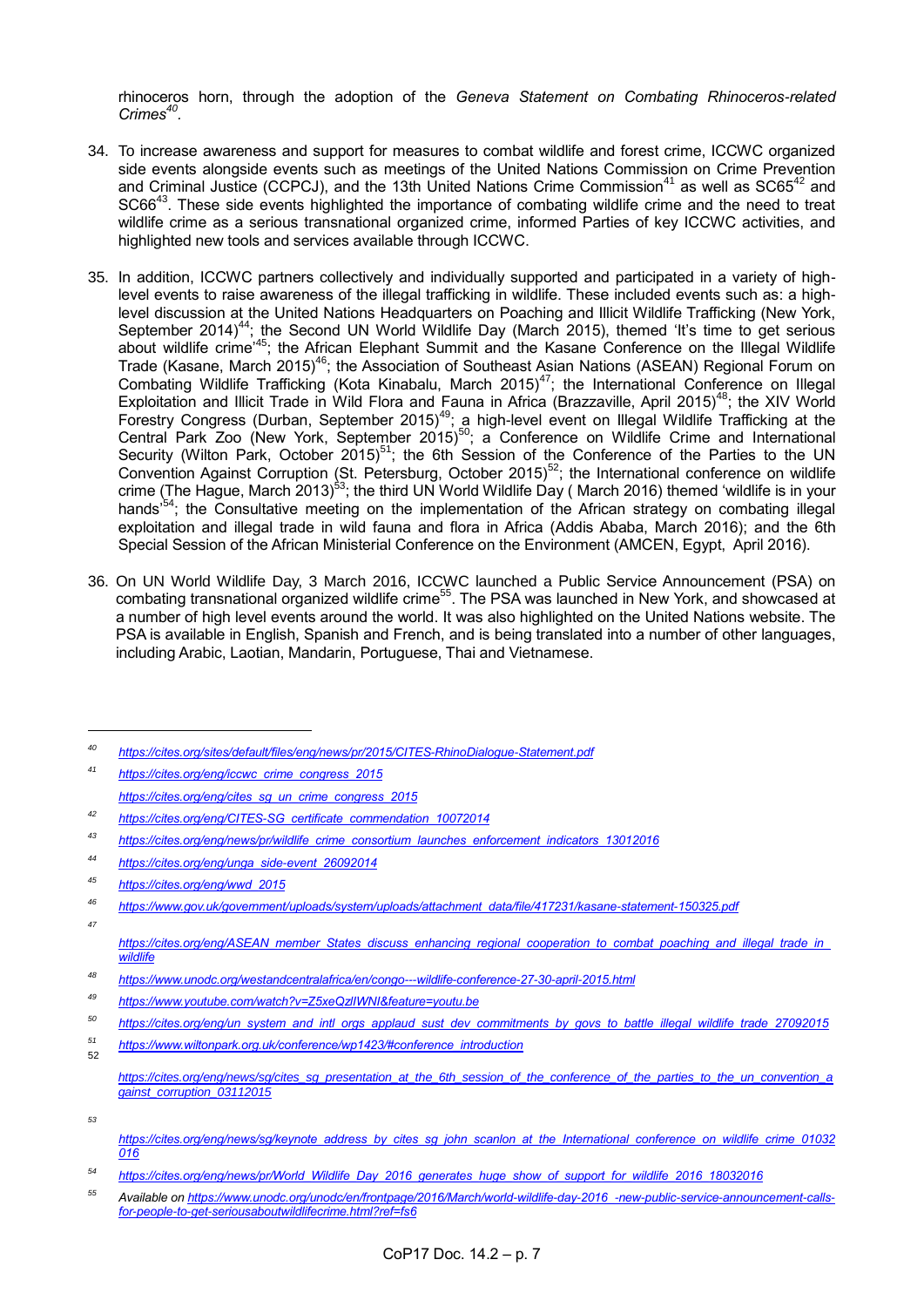### Focus Area 5: Improving use of knowledge and innovation to inform contemporary approaches to wildlife and forest crime

- 37. At the time of writing, the UNODC Studies and Threat Analysis Section (STAS) was finalizing the first *World Wildlife Crime Report*, to be launched in May 2016 at the 25th session of the CCPCJ. This report represents the first global wildlife crime assessment conducted by UNODC, with the support of ICCWC. It will take stock of the present nature and level of wildlife crime at the global level, and will be rooted in the best data and case studies available, and backed by in-depth analysis. It includes a quantitative market assessment and a series of in-depth case studies of illicit trafficking, drawing upon data from the global seizure database called World WISE, developed by UNODC, containing over 164,000 seizures from 120 countries, primarily submitted by CITES Parties and from the WCO's Customs Enforcement Network (CEN) database, and seizures reported through regional bodies and networks. The Secretariat would like to thank Parties that provided data for the study in response to Notification 2014/050,<sup>56</sup> and encourages Parties to draw upon this first product of its kind developed by ICCWC, to further inform their decisions on measures to be implemented to fight wildlife crime. The Secretariat has prepared draft decision 17.A, paragraph b), for consideration by the Conference of the Parties, as presented in Annex 1 to the present document.
- 38. As reported at SC66, the CITES Secretariat has worked closely with the WCO to integrate the CITES Enforcement Authorities Forum (EAF) with the WCO's ENVIRONET<sup>57</sup>. The Secretariat encourages Parties to make use of this important platform in support of their efforts to combat illicit trafficking in wildlife.

## Operation and coordination of ICCWC

- 39. A growing number of activities are being delivered under the auspices of ICCWC each year, and the ICCWC Support Officer post at the Secretariat has been key to the coordination and implementation of the multiple activities conducted by the Consortium. The Secretariat would like to thank Norway, Sweden and the United Kingdom of Great Britain and Northern Ireland for the funding made available, which enabled the Secretariat to maintain this position. As of March 2015, this is now an externally funded one-year fixed– term post, that can be extended on the basis of availability of funds. At a minimum, the Secretariat requires continued financial support to maintain the position of the ICCWC Support Officer, to continue its coordinating role within ICCWC, and support the multiple activities being delivered through the Consortium. In this context, the Secretariat has prepared draft decision 17.A, paragraph d), for consideration by the Conference of the Parties, as presented in Annex 1 to the present document.
- 40. The World Bank has also identified funds to support a full time ICCWC coordinator at the World Bank as of March 2016, as part of their activities to combat wildlife crime. The Secretariat believes that similar posts within each of the ICCWC partner agencies would significantly enhance the capacity of the Consortium to achieve its goals.
- 41. INTERPOL has recruited two dedicated ICCWC support staff with the generous funding of the European Union through a project managed by INTERPOL on behalf of ICCWC. However, the project is scheduled to end in June 2016, and no additional funds have at the time of writing been secured to continue support for these positions at INTERPOL. Other ICCWC partners have also been unable to secure funds for an ICCWC Support Officer.

### Final remarks

- 42. The threats posed by serious wildlife crime can only be effectively addressed through increased collaboration and collective efforts across range, transit and destination States, and across the entire enforcement chain. The establishment of ICCWC in 2010 was in recognition of this need.
- 43. ICCWC has now come of age and is delivering much needed front-line support to States. Since its establishment, the Consortium has delivered a broad range of activities to build law-enforcement capacity and to improve geographic and cross-sector cooperation to combat wildlife crime. This is exemplified by the development of the ICCWC Strategic Programme for 2016-2020. More detailed reporting on the work of ICCWC is also provided in numerous other documents prepared for the present meeting, as it relates to the different agenda items to be discussed.

*<sup>56</sup> See Notification to the Parties No. 2014/050 o[n https://cites.org/sites/default/files/notif/E-Notif-2014-050\\_0.pdf](https://cites.org/sites/default/files/notif/E-Notif-2014-050_0.pdf)*

*<sup>57</sup> For full details please see document SC66 Doc. 32.1 on enforcement matters and Notification to the Parties No. 2015/039 (June 2015): Integration of the CITES Enforcement Authorities Forum with WCO's ENVIRONET.*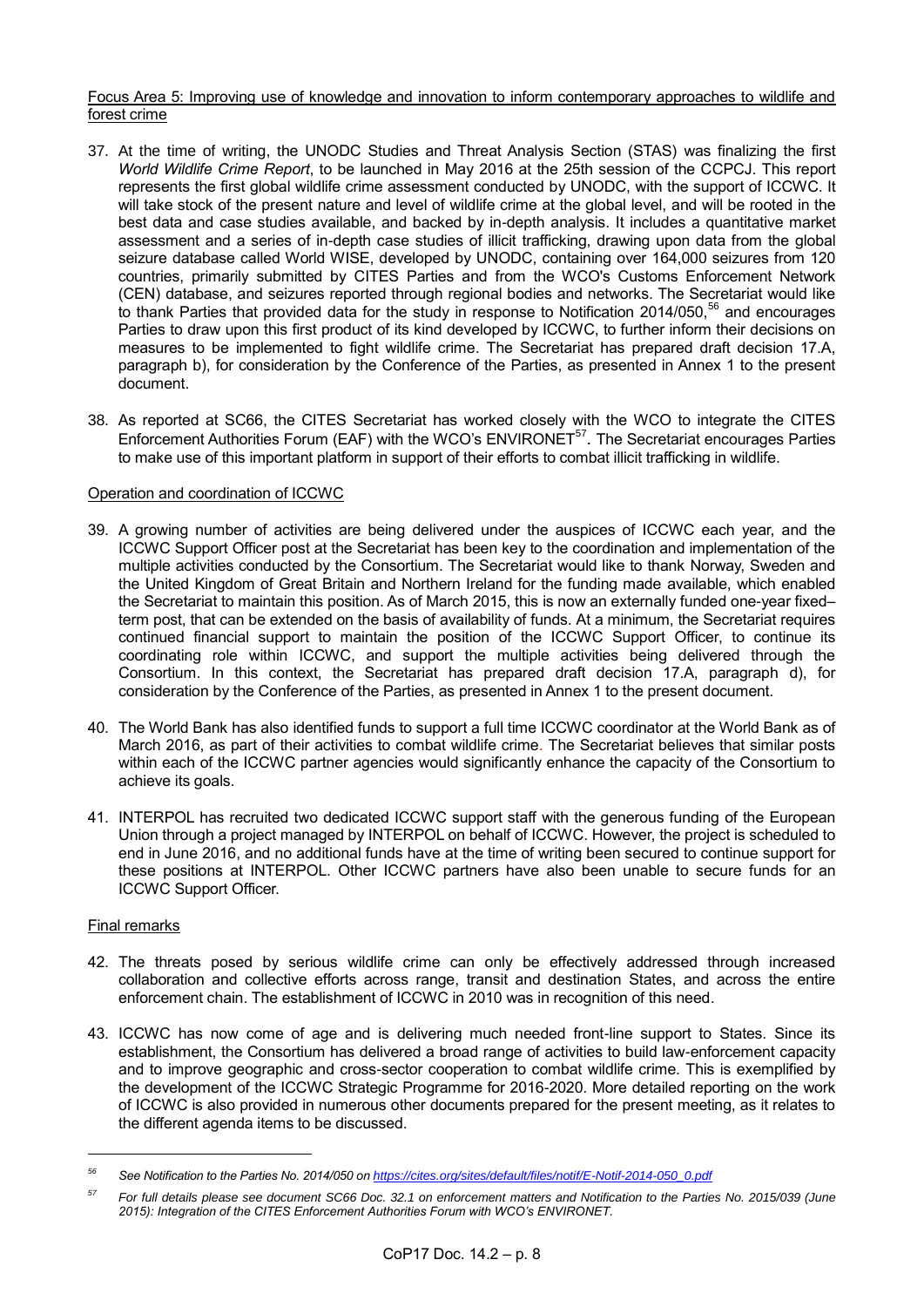- 44. The Secretariat would like to thank the European Union, the Netherlands, Norway, Sweden, the United Kingdom of Great Britain and Northern Ireland, the United States of America and the World Bank Development Grant Facility for the generous funding provided to ICCWC to date, which is highly appreciated by the Consortium.
- 45. The number of activities that are being conducted under the auspices of ICCWC to build long-term capacity amongst authorities responsible for wildlife law enforcement, by providing them with the tools, services and technical support they need to combat it, is continuously increasing. Globally there is also a growing expectation of support to be provided by ICCWC. The Consortium can only deliver on its Strategic Programme and live up to growing expectations with adequate financial support from the donor community for ICCWC activities and for the necessary support staff to implement them.
- 46. The Secretariat takes this opportunity to remind Parties of the provisions of Resolution Conf. 11.3 (Rev. CoP16) on *Compliance and enforcement*, under *Regarding additional actions to promote enforcement*, in which the Conference of the Parties:

*URGES the Parties and the donor community to provide financial support to ICCWC, to ensure that the Consortium can achieve its goals of bringing coordinated support to national wildlife law enforcement agencies and to subregional and regional networks, and of delivering capacity-building activities*.

### Recommendations

- 47. The Conference of the Parties is invited to:
	- a) note this document and its Annexes;
	- b) adopt the draft decisions in Annex 1 to the present document.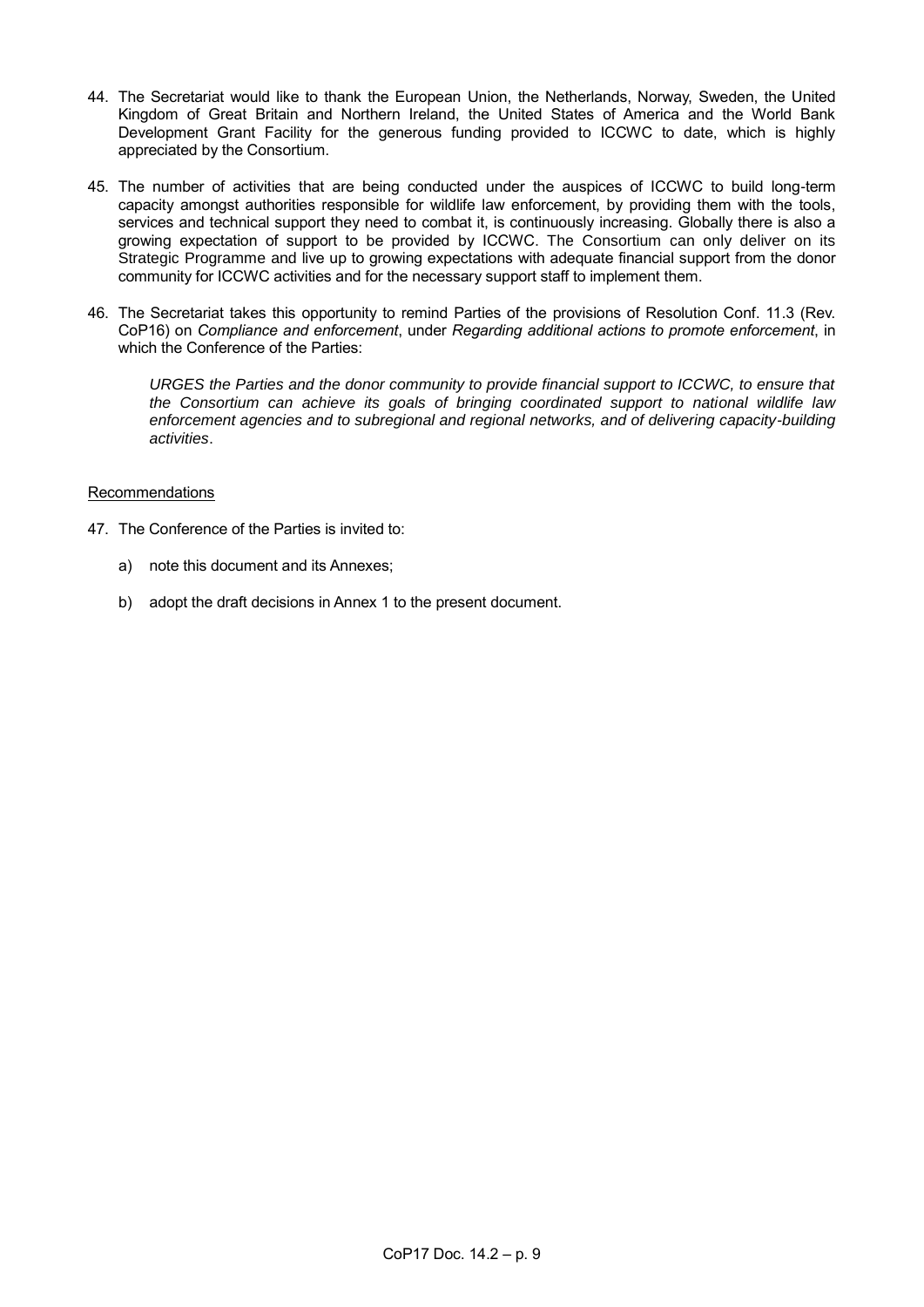### **DRAFT DECISIONS TO BE CONSIDERED AT CoP17**

#### INTERNATIONAL CONSORTIUM ON COMBATING WILDLIFE CRIME

### **Directed to the Parties**

- 17.A Parties are encouraged to:
	- a) make full use of the 'ICCWC indicator framework for wildlife and forest crime' to measure and monitor the effectiveness of their own law-enforcement responses to wildlife and forest crime;
	- b) draw upon the *World Wildlife Crime Report* developed by UNODC under the auspices of ICCWC, rooted in the best data and case studies available, and backed by in-depth analysis, to inform their decision making and in support of the development appropriate law enforcement responses to wildlife crime;
	- c) provide funding support to ICCWC for the implementation of its Strategic Programme 2016-2020, to ensure that it continues to take a leading role in providing coordinated global support to the law-enforcement community; and
	- d) provide continued external financial support to the Secretariat, to maintain the position of the ICCWC Support Officer.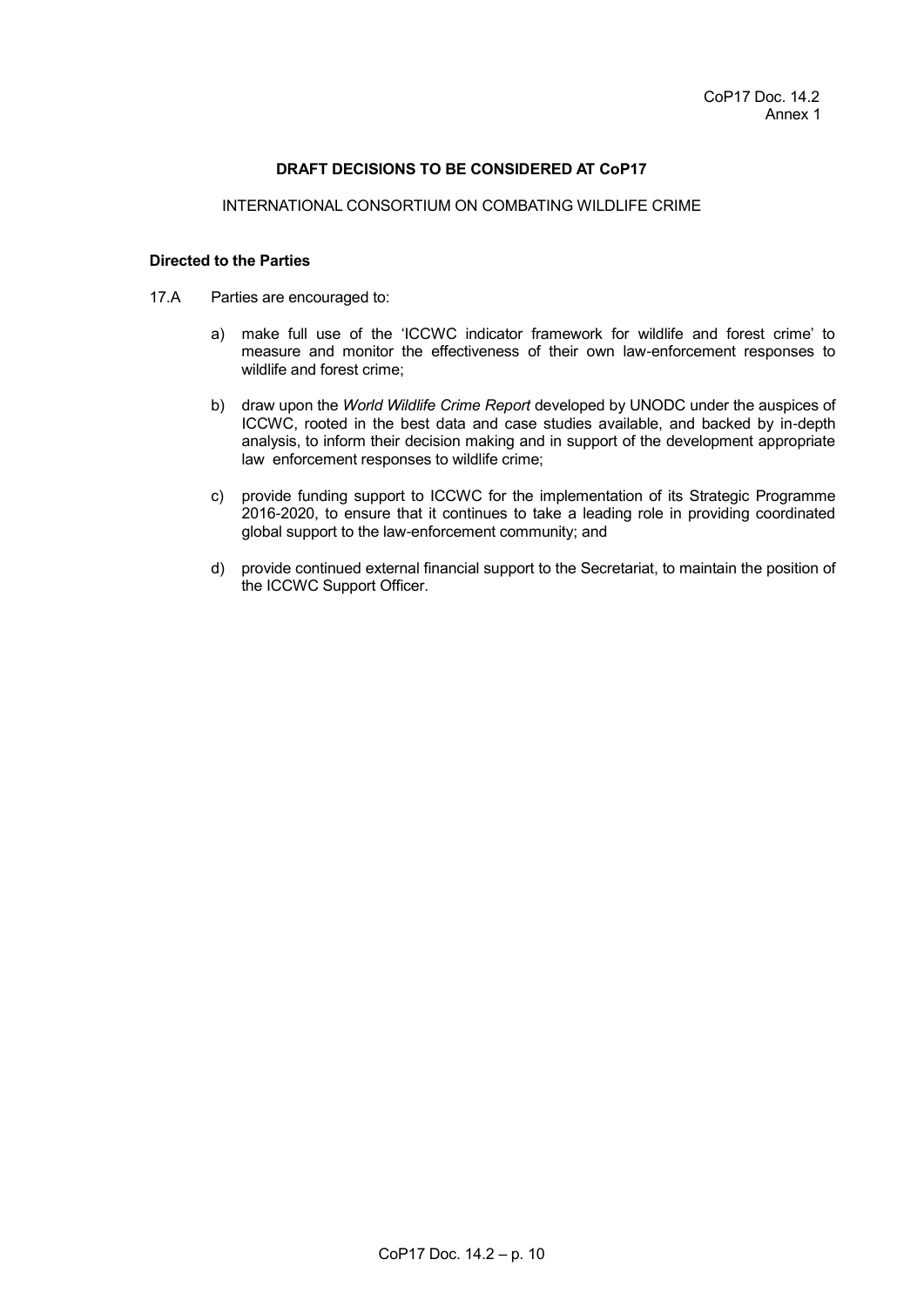#### TENTATIVE BUDGET AND SOURCE OF FUNDING FOR THE IMPLEMENTATION OF DRAFT RESOLUTIONS OR DECISIONS

According to Resolution Conf. 4.6 (Rev. CoP16) on *Submission of draft resolutions, draft decisions and other documents for meetings of the Conference of the Parties*, the Conference of the Parties decided that any draft resolutions or decisions submitted for consideration at a meeting of the Conference of the Parties that have budgetary and workload implications for the Secretariat or permanent committees must contain or be accompanied by a budget for the work involved and an indication of the source of funding. The Secretariat proposes the following tentative budget and source of funding.

### **Draft decision 17.A, paragraph c) and d)**

- A. Implementation of draft decision 17.A, paragraph c), would be subject to the provision of external funds. Budgetary implications would vary based on the specific activity to be implemented from the ICCWC Strategic Programme 2016-2020. The work would be supported by the ICCWC Support Officer based at the Secretariat.
- B. The position of the ICCWC Support Officer, based at the Secretariat, will have budgetary implications. The Secretariat estimates that external funding of approximately 150 000.00 USD will be required to support this fixed-term position on an annual basis, as noted in the Secretariat's proposed budget scenarios for 2017 to 2019 that can be found in the Annexes of CoP17 Doc. 7.4. At the time of writing, the Secretariat has sufficient funds to support this position until 5 March 2017.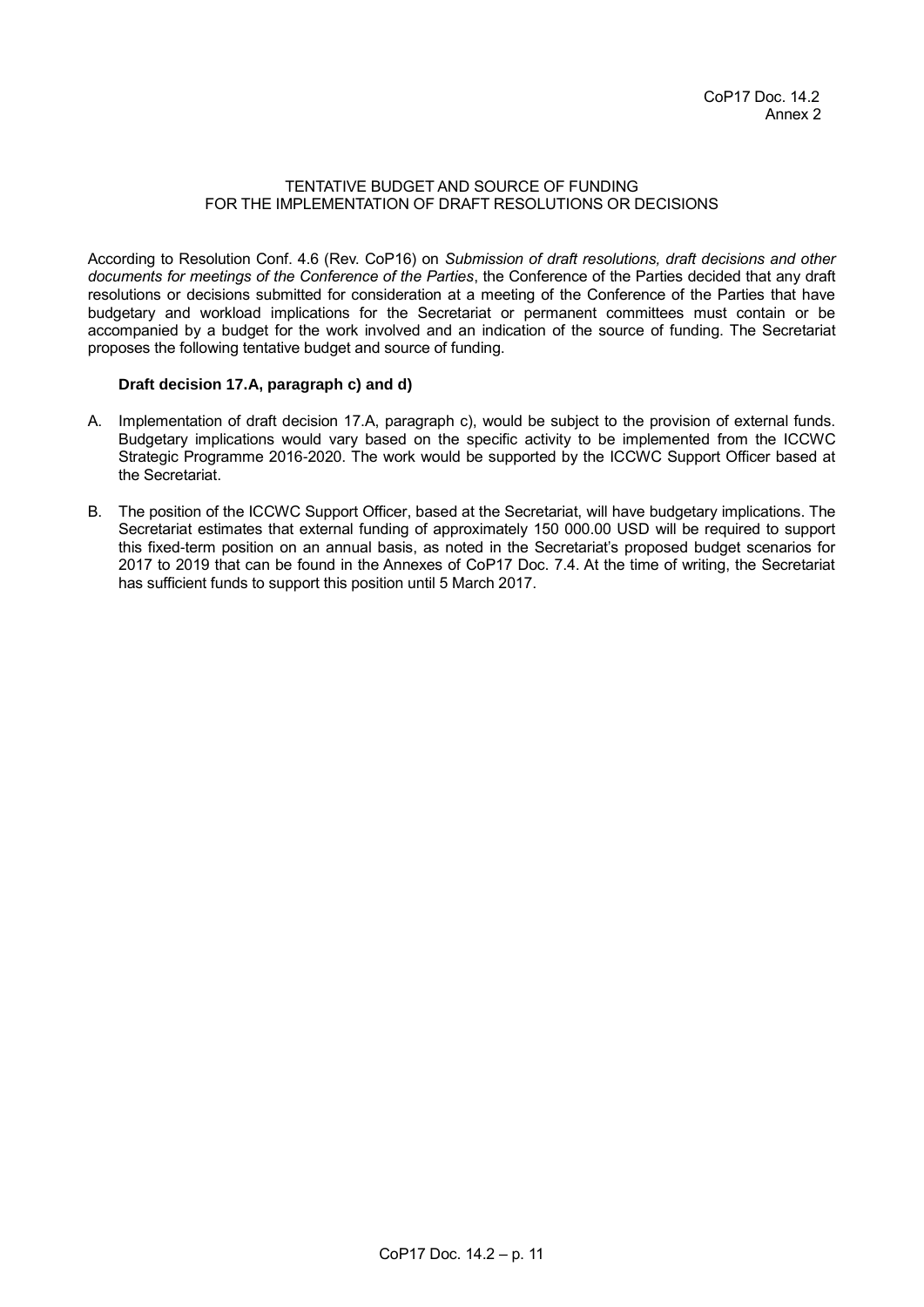

## *THE INTERNATIONAL CONSORTIUM ON COMBATING WILDLIFE CRIME (ICCWC)*

*Examples of the recognition by UN bodies and other international fora of the role of ICCWC*

# *GOVERNING BODIES OF ICCWC PARTNER ORGANIZATIONS*

**UN General Assembly**  [Resolution 69/314](https://cites.org/sites/default/files/eng/news/pr/2015/UNGA_res_illicit_trade_wildlife.pdf) on Tackling illicit trafficking in wildlife, July 2015 **Recognizing the important work of the International Consortium on Combating Wildlife Crime**, a collaborative effort of the secretariat of the Convention on International Trade in Endangered Species of Wild Fauna and Flora, the International Criminal Police Organization, the United Nations Office on Drugs and Crime, the World Bank and the World Customs Organization, by, inter alia, providing technical assistance to Member States, 3. **Urges Member States to take decisive steps at the national level to prevent, combat and eradicate the illegal trade in wildlife,** on both the supply and demand sides, including by strengthening the legislation necessary for the prevention, investigation and prosecution of such illegal trade as well as strengthening enforcement and criminal justice responses, in accordance with national legislation and international law, **acknowledging that the International Consortium on Combating Wildlife Crime can provide valuable technical assistance in this regard**; **United Nations Environment Assembly of the United Nations Environment Programme [UNEA Resolution 1/3](https://www.google.ch/url?sa=t&rct=j&q=&esrc=s&source=web&cd=1&ved=0ahUKEwjkiu3u9ujMAhWkYJoKHUVrAM4QFggdMAA&url=http%3A%2F%2Fwww.unep.org%2Funea1%2Fdownload.asp%3FID%3D5171&usg=AFQjCNHKQZuV2pxJHsH4CvqbfXawle927g&sig2=C0rB2gUhewtCtv3m0VH3vw&cad=rja)** on Illegal trade in wildlife, June 2014 **Welcoming** also **the creation of** the **International Consortium on Combating Wildlife Crime**, which includes the United Nations Office on Drugs and Crime, the secretariat of the Convention on International Trade in Endangered Species of Wild Fauna and Flora, the International Criminal Police Organization, the World Customs Organization and the World Bank, **as an important collaborative effort to strengthen enforcement**, 3. **Urges parties to effectively implement their obligations** under Convention on International Trade in Endangered Species of Wild Fauna and Flora as well as other relevant multilateral agreements, **acknowledging that the International Consortium on Combating Wildlife Crime**, which includes the United Nations Office on Drugs and Crime, the Convention secretariat, the International Criminal Police Organization, the World Customs Organization and the World Bank, and other relevant international organizations **can provide valuable assistance in that regard**; 9. **Calls** upon all **countries to actively engage in and/or support on-theground-based activities on the part of International Consortium on Combating Wildlife Crime** members to strengthen the capacity and effectiveness of local enforcers and improve national and international cooperation; 10. **Requests** the Executive Director of the **United Nations Environment Programme**: (c) **To work closely with the International Consortium on Combating Wildlife Crime**, the United Nations Development Programme and the United Nations Secretary-General's Rule of Law Coordination and Resource Group, notably **with regard to** core areas of United Nations Environment Programme expertise, such as **environmental aspects of the rule of law, judicial training and information exchange about judicial decisions and practices**; **Customs Co-operation Council [Declaration](http://www.wcoomd.org/en/about-us/legal-instruments/~/media/BC96FE063BF848AD83E3ADB56B0A79BE.ashx)** of the Customs Co-operation Council on the illegal wildlife trade, June **Committed** to the implementation of the World Customs Organization (WCO) Action Plan for Combating Cross-Border Environmental Offences, adopted in February 2008 by the WCO Enforcement Committee, and **to partnerships such as** the multilateral effort within the **International Consortium on Combating Wildlife**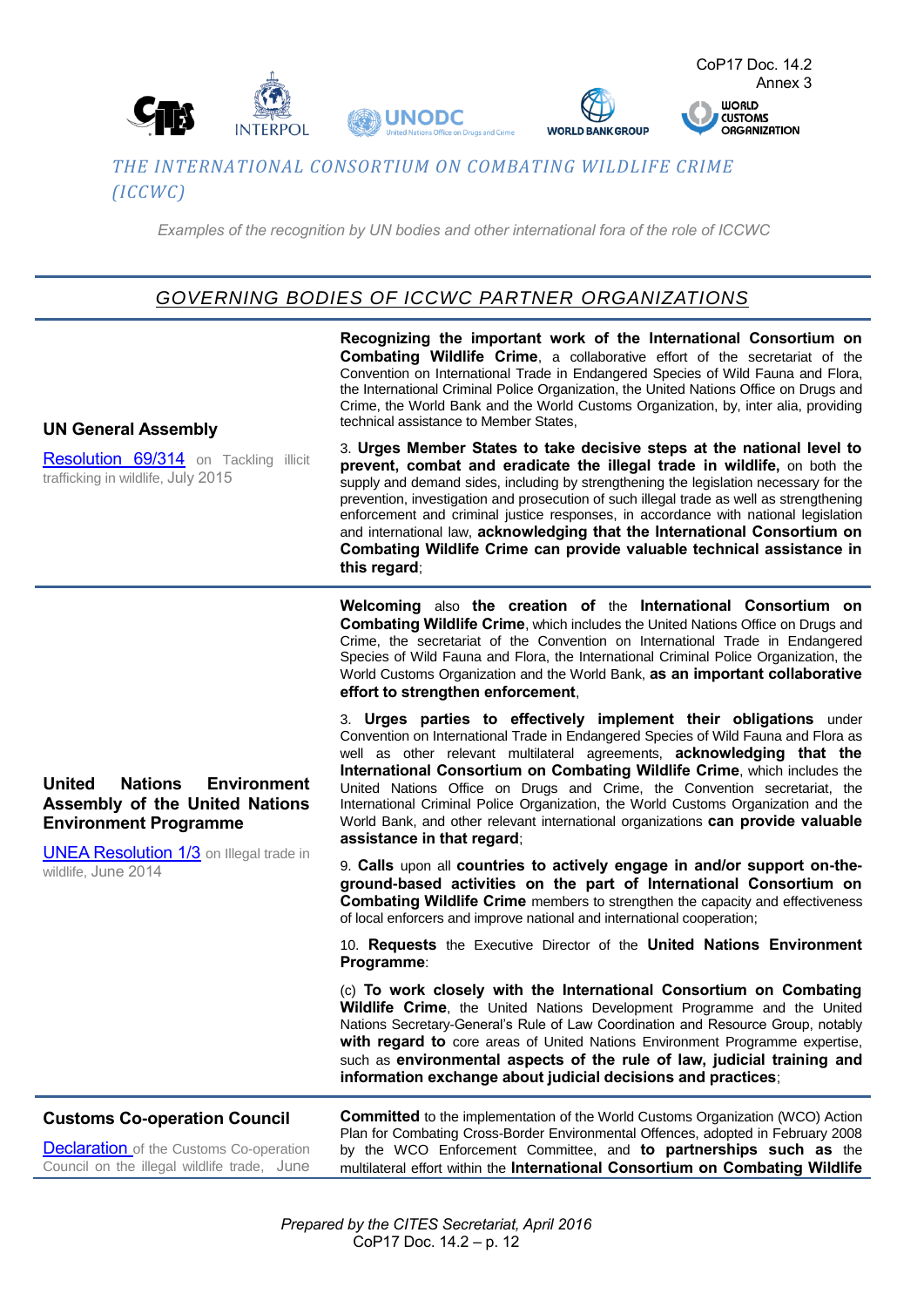2014 **Crime (ICCWC)** and bilateral engagement within the framework of the Memorandum of Understanding with TRAFFIC;

> **Emphasizing the importance of effective cooperation and coordination**  among international organizations **to combat illicit trafficking** in protected species of wild fauna and flora, **and welcoming the establishment of the International Consortium on Combating Wildlife Crime** and noting the Green Customs Initiative as examples of such partnerships,

> 9. **Encourages** the United Nations Office on Drugs and Crime, in coordination with other members of the International Consortium on Combating Wildlife Crime, **to continue its efforts to provide technical assistance and training** to combat illicit trafficking in protected species of wild fauna and flora, **as well as to develop tools, such as the wildlife and forest crime analytic toolki**t, in accordance with the rules and procedures of the United Nations;

> 10. **Requests** the United Nations Office on Drugs and Crime, in coordination with other members of the International Consortium, **to support Member States in the implementation of the toolkit** to analyse the capacity of national wildlife and forest law enforcement authorities and the judiciary in investigating, prosecuting and adjudicating cases of wildlife and forest offences, **with the aim of developing technical assistance and capacity-building activities and enhancing the capacity of Member States to address transnational organized wildlife and forest crimes**;

> 11. **Commends** the efforts of **the International Consortium and its members**, namely the secretariat of the Convention on International Trade in Endangered Species of Wild Fauna and Flora, the International Criminal Police Organization (INTERPOL), the United Nations Office on Drugs and Crime, the World Bank and the World Customs Organization;

> 12. **Notes the launch of the toolkit** by the International Consortium, **requests** the United Nations Office on Drugs and Crime to **disseminate that instrument** to Member States, **and invites Member States to consider applying and utilizing the toolkit**;

> **WELCOMING the establishment** of the International Consortium on Combating Wildlife Crime (ICCWC);

> **AWARE of the important role of ICCWC** in bringing coordinated support to the national wildlife law enforcement agencies and to the subregional and regional networks that, on a daily basis, act in defence of natural resources;

> **RECOGNIZING that the ICCWC Wildlife and forest crime analytic toolkit can assist Parties in conducting a comprehensive analysis** of possible means and measures to protect and monitor wildlife and forest products, **and in identifying technical assistance needs**;

> **RECOMMENDS** that: a) all Parties: iv) if appropriate, **make use of the ICCWC** Wildlife and forest crime analytic **toolkit**;

> **DIRECTS the Secretariat to pursue closer international liaison between the Convention's institutions, regional and subregional wildlife enforcement networks and national enforcement agencies, and to work in close cooperation** with ICPO-INTERPOL, the United Nations Office on Drugs and Crime, the World Bank and the World Customs Organization as **ICCWC partner organizations**;

> **URGES the Parties and the donor community to provide financial**  support to ICCWC, to ensure that the Consortium can achieve its goals of bringing coordinated support to national wildlife law enforcement agencies and to subregional and regional networks, and of delivering capacity-building activities;

> **INSTRUCTS** the Secretariat to: a) **cooperate with ICCWC partner organizations, regional and subregional wildlife enforcement networks, and competent national authorities to:** i) **prepare and distribute**

## **United Nations Economic and Social Council**

[ECOSOC Resolution 2013/40](https://www.unodc.org/documents/commissions/CCPCJ/Crime_Resolutions/2010-2019/2013/ECOSOC/Resolution_2013-40.pdf) on Crime prevention and criminal justice responses to illicit trafficking in protected species of wild fauna and flora, July 2013

**Conference of the Parties to the Convention on International Trade in Endangered Species of Wild Fauna and Flora (CITES)** 

[Resolution Conf. 11.3 \(Rev. CoP16\)](https://www.cites.org/eng/res/11/E-Res-11-03R16.pdf) on Compliance and enforcement, March 2013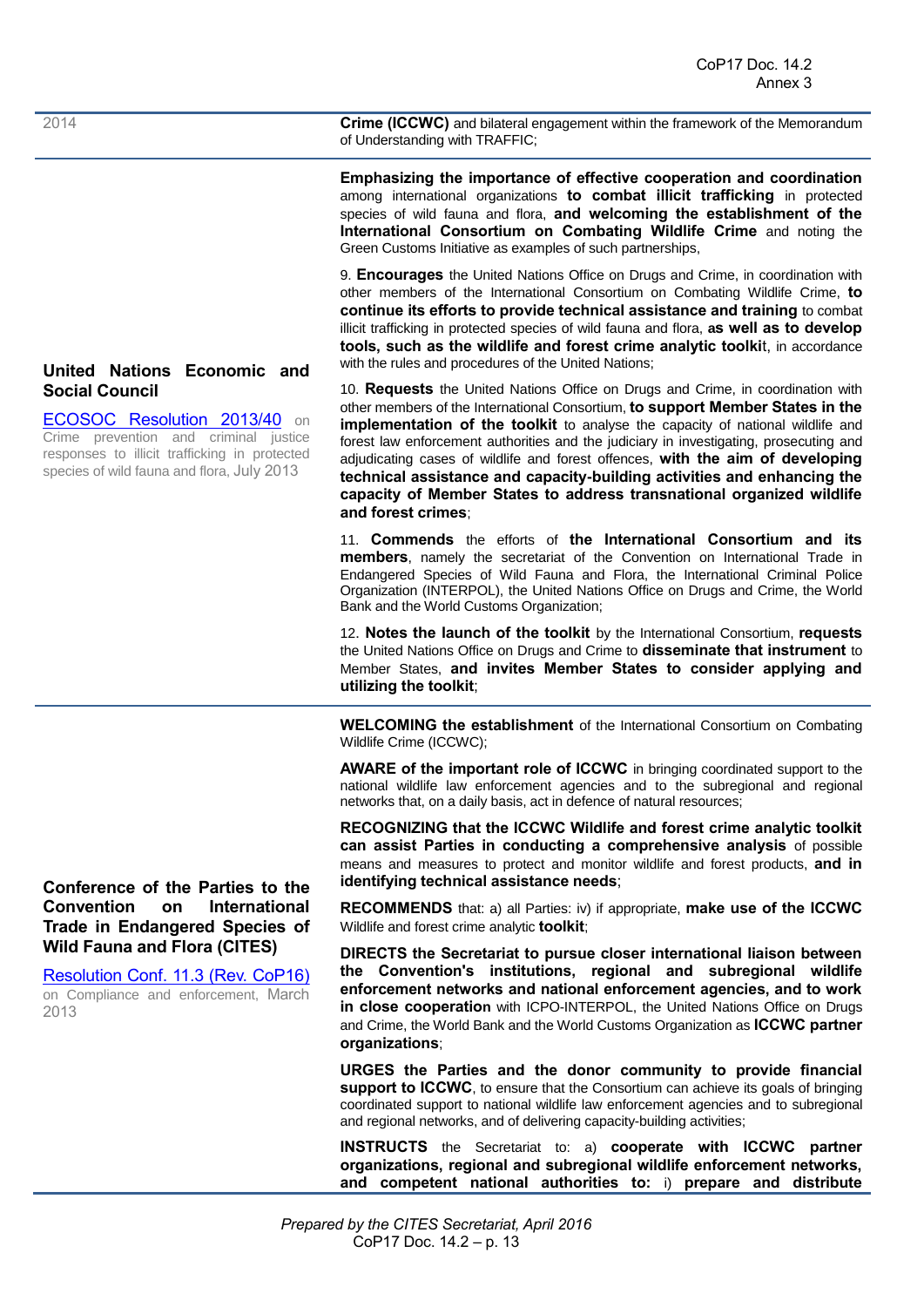**appropriate training material**; and ii) **facilitate the exchange of technical information** between the authorities in charge of border controls;

**WELCOMING the establishment** of the International Consortium on Combating Wildlife Crime (ICCWC);

**Conference of the Parties to the Convention on International Trade in Endangered Species of Wild Fauna and Flora (CITES)** 

[Resolution Conf. 12.5 \(Rev. CoP16\)](https://cites.org/eng/res/12/12-05R16.php) on Conservation of and trade in tigers and other Appendix-I Asian big cat species, March 2013

**Conference of the Parties to the Convention on International Trade in Endangered Species of Wild Fauna and Flora (CITES)** 

[Resolution Conf. 13.4 \(Rev. CoP16\)](https://cites.org/eng/res/13/13-04R16.php) on Conservation of and trade in great apes, March 2013

### **United Nations Economic and Social Council**

[ECOSOC Resolution 2011/36](http://www.unodc.org/documents/Wildlife/ECOSOC_resolution_2011-36.pdf) on Crime prevention and criminal justice responses against illicit trafficking in endangered species of wild fauna and flora, July 2011

**AWARE of the important role of ICCWC** in bringing coordinated support to the national wildlife law enforcement agencies and to the subregional and regional networks that defend natural resources on a daily basis;

**ENCOURAGING all stakeholders to take note** of the final **report** of the **ICCWC Seminar on Tiger Crime** for Heads of Police and Customs, held on 14 February 2012 in Bangkok, Thailand;

**INSTRUCTS** the Secretariat to: b) **work with ICCWC partners to promote increased awareness** amongst the law enforcement community **of the serious nature and impact of illegal trade in Asian big cat species**, and to **improve cooperation** and a **multidisciplinary approach in the detection, investigation and prosecution** of crimes related to these species;

**WELCOMING the establishment** of the International Consortium on Combating Wildlife Crime (ICCWC);

**AWARE of the important role of ICCWC** in bringing coordinated support to the national wildlife law enforcement agencies and to the subregional and regional networks that defend natural resources on a daily basis;

**DIRECTS** the Secretariat to: b) **work closely with ICCWC partners to support** the implementation of **this Resolution**;

**Recognizing the efforts** made at the **bilateral, regional and international levels and the work of the International Consortium on Combating Wildlife Crime**, a collaboration among the secretariat of the Convention on International Trade in Endangered Species of Wild Fauna and Flora, the International Criminal Police Organization (INTERPOL), the United Nations Office on Drugs and Crime, the World Bank and the World Customs Organization, as well as the work of the United Nations Environment Programme, the Food and Agriculture Organization of the United Nations, the World Trade Organization and the United Nations Conference on Trade and Development**, in combating illicit trafficking in endangered species of wild fauna and flora**,

## *GLOBAL DECLARATIONS AND STATEMENTS*

### **[Brazzaville Declaration](http://www.traffic.org/general-pdfs/BRAZZA%20DECLARATION%20FINAL_EN.pdf) on illegal Exploitation and Illicit Trade in Wild Flora and Fauna**

International Conference on Illegal Exploitation and Illicit Trade in Wild Flora and Fauna in Africa, April 2015

**Taking note** of the availability of the **analytical toolkit provided by the International Consortium on Combatting Wildlife Crime (ICCWC)** to national governments, developed with the aim of assisting countries by enhancing the national capacity of the institutions involved in combatting the illegal trade in wild flora and fauna

### **[Kasane Statement](https://www.gov.uk/government/uploads/system/uploads/attachment_data/file/417231/kasane-statement-150325.pdf) on the illegal wildlife trade**

Kasane conference on the illegal wildlife trade, March 2015

6. **Strengthen the International Consortium on Combating Wildlife Crime (ICCWC) to ensure that ICCWC takes a leading role in providing coordinated global support to the law enforcement community, including enhancing enforcement capacities at national, regional and international levels**. Working with other organisations as appropriate, ICCWC should **promote** increased sharing of **best practice and lessons learned, facilitate the exchange of information and intelligence, and foster cooperation, including, among others, through regional wildlife enforcement networks.**

7. **Support the strengthening and,** if necessary, the **establishment** o**f regional wildlife enforcement networks,** by working to secure political will and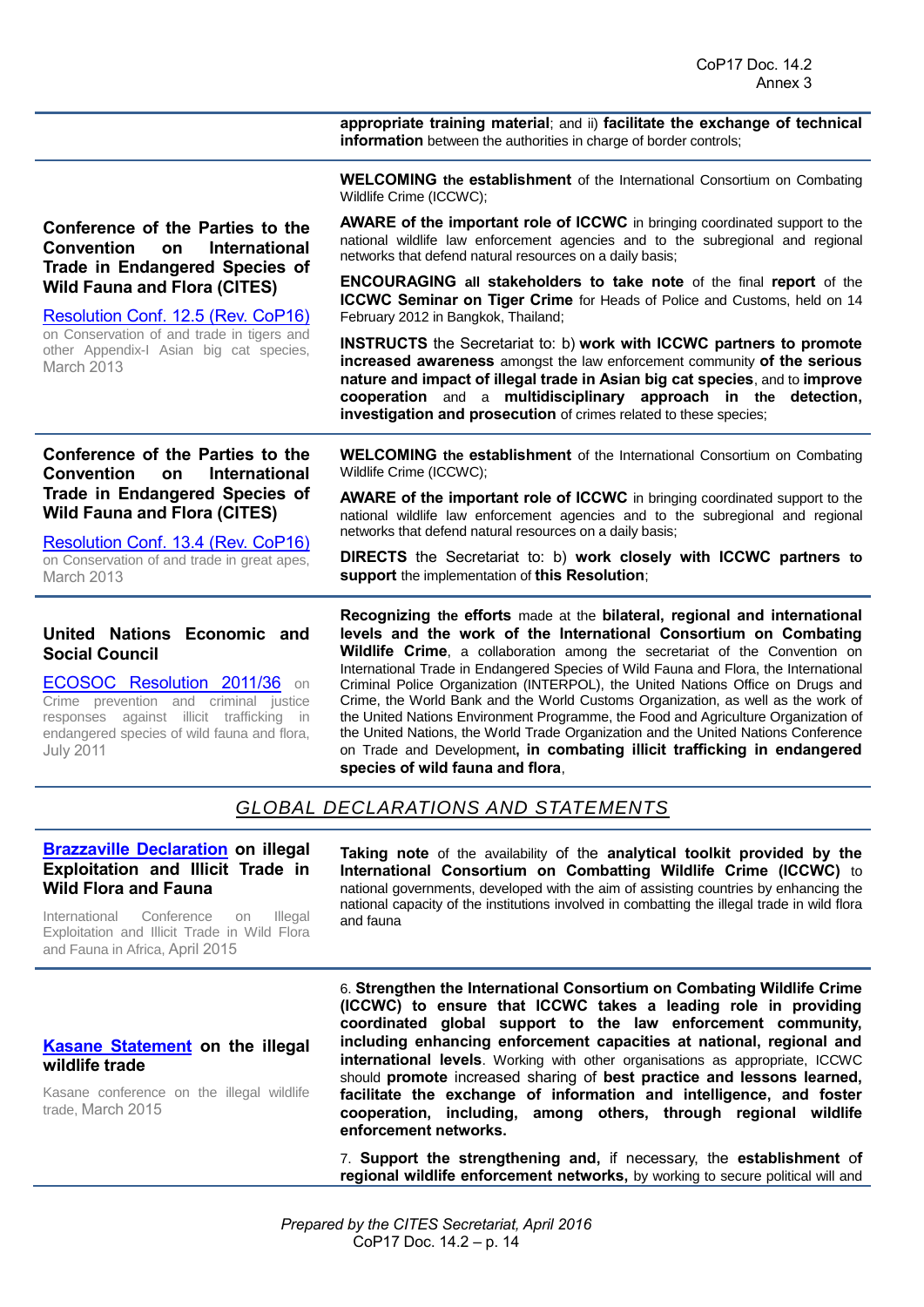resources to develop and enable them to become fully operational, and by **ICCWC taking a leading role in promoting cooperation across the network of regional wildlife enforcement networks.**

11. **Effective international co**□operation demands the active **participation of partners that support Governments in different sectors**, in particular: the United Nations Office on Drugs and Crime; INTERPOL; The World Customs Organization; the World Bank; and the Convention on International Trade in Endangered Species of Wild Fauna and Flora (**which together comprise the International Consortium on Combatting Wildlife Crime**); the UN Commission on Crime Prevention and Criminal Justice; the UN Convention Against Transnational Organized Crime and the UN Convention against Corruption; the United Nations Environment Programme; The United Nations Development Programme; the African Development Bank; The Asian Development Bank; The International Union for the Conservation of Nature and regional Wildlife Enforcement Networks. **We recognise the efforts made and urge all these entities**, and all States who participate in them, **to make the eradication of the illegal wildlife trade a priority**

XIV**. Establish and maintain national cross‐agency mechanisms to**  develop, resource and implement co**□ordinated national and local action plans and strategies, and oversee the implementation** of actions against wildlife crime; **to strengthen enforcement systems for a stronger preventive and reactive response** to wildlife crime by, inter alia, **using the ICCWC Wildlife and Forest Crime Analytic Toolkit.** 

## *REGIONAL DECLARATIONS AND STATEMENTS*

### **[Geneva Statement](https://cites.org/sites/default/files/eng/news/pr/2015/CITES-RhinoDialogue-Statement.pdf) on combating rhinoceros-related crimes,**

CITES Ministerial Dialogue and Senior Officials Meeting for key States concerned with the illegal trade in rhinoceros horn, February 2015

3. **WELCOME the recommendations to further enhance international cooperation and coordinate law enforcement responses**, including through mechanisms provided by CITES and other International Consortium on Combating Wildlife Crime (ICCWC) partners, as identified by the Senior Officials Meeting held in Geneva on 11-12 February 2015;

5. **CALL** UPON ICCWC **to continue to support the efforts of key States concerned** with the illegal trade in rhinoceros horn and to **provide international coordination, capacity building and operational support**;

### **[Arusha Declaration](http://iccfoundation.us/publications/Arusha_Declaration_Regional_Conservation_Combating_Wildlife_Environmental_Crime.pdf) on regional conservation and combating wildlife/environmental crime**

Regional Summit to Stop Wildlife Crime and Advance Wildlife Conservation, Tanzania, November 2014

### **[Dhaka Recommendations](http://globaltigerinitiative.org/site/wp-content/uploads/2014/12/Dhaka-Recommendations.pdf) on Advancing Implementation of the Global Tiger Recovery Program**

2<sup>nd</sup> Stocktaking Conference to Review Implementation of the Global Tiger Recovery Program (GTRP), Bangladesh, Sept 2014

### **African Elephant Summit on the illegal ivory trade**

[Urgent Measures](https://cmsdata.iucn.org/downloads/african_elephant_summit_final_urgent_measures_3_dec_2013_2.pdf) adopted to halt the illegal ivory trade, Gaborone, Botswana,

12) **REQUEST** that our **international partners**, **such as** INTERPOL, the United Nations, **ICCWC**, Lusaka Agreement Task Force (LATF), World Customs Organization, CITES, and others **harmonize and coordinate their initiatives and continued support to** these above stated and other **efforts to combat wildlife**/environmental **crime**;

4. To enhance COLLABORATION: Actively engage with neighboring TRCs in transboundary landscape management. Actively improve international intelligence sharing, through existing channels, leading to enforcement operations including those in hot spots of illegal tiger trade. Actively promote multi-agency and multi-country collaborations through organizations such as SAWEN and ASEAN WEN. **Make use of the valuable ICCWC Wildlife and Forest Crime Analytic Toolkit**, which was successfully piloted in two TRCs.

Urgent Measure 6: **Strengthen cooperation** among law enforcement agencies **in range, transit, and consumer states,** including through participation in activities of the CITES Ivory Enforcement Task Force, and, through the use of controlled deliveries, whenever possible, and other appropriate law enforcement techniques**; with support from the International Consortium on Combatting Wildlife** 

## **[London Declaration](https://www.gov.uk/government/uploads/system/uploads/attachment_data/file/281289/london-wildlife-conference-declaration-140213.pdf) on the illegal wildlife trade**

London conference on the illegal wildlife trade, February 2014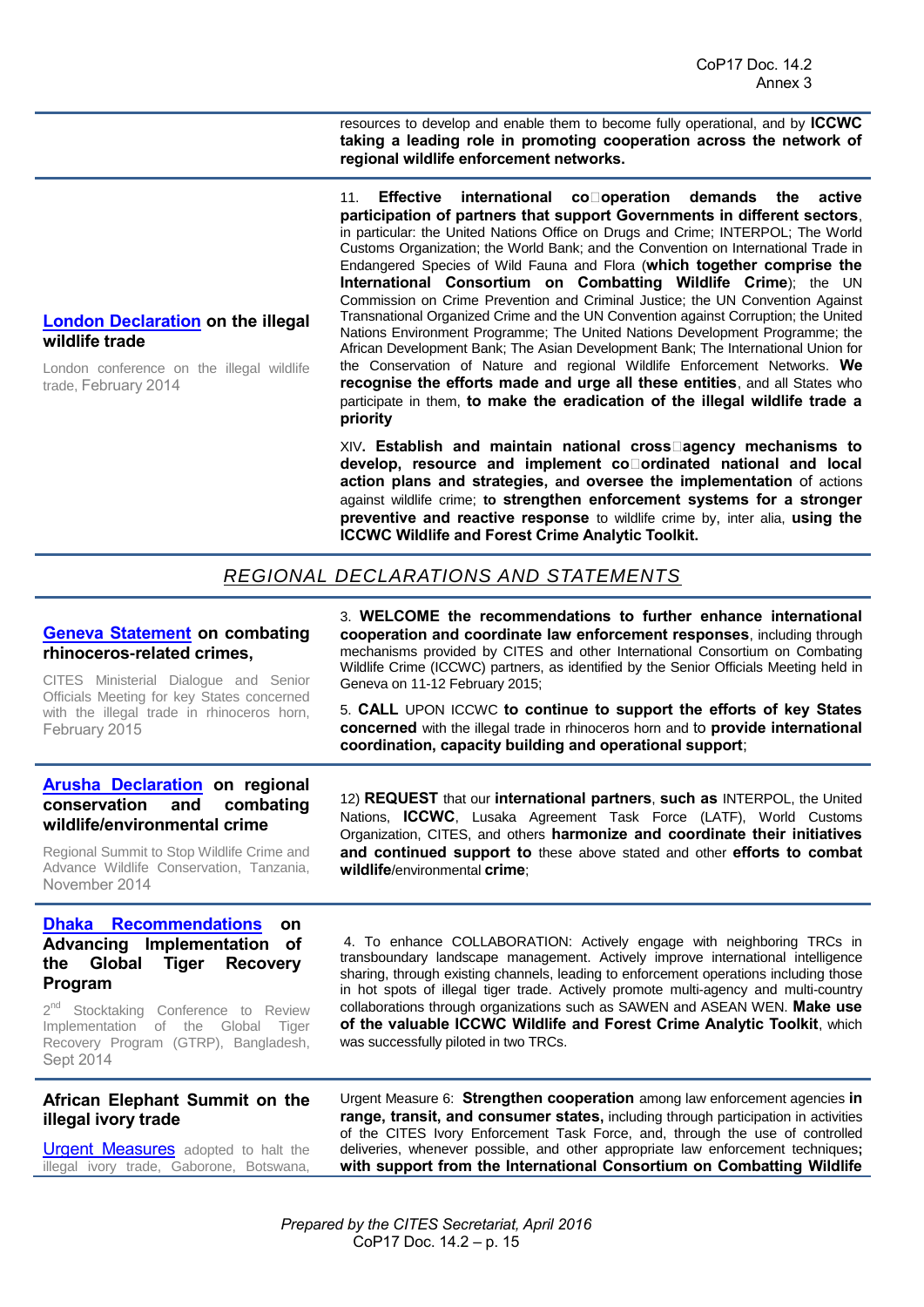#### December 2013 **Crime (ICCWC).**

**The [Marrakech declaration:](http://www.afdb.org/fileadmin/uploads/afdb/Documents/Generic-Documents/The%20Marrakech%20Declaration%20-%20A%2010-Point%20Action%20Plan%20to%20Combat%20Illicit%20Wildlife%20Trafficking.pdf) a 10 point action plan to combat illicit wildlife trafficking**

African Development Bank (AfDB) Annual Meeting, May 2013

Today in Marrakech, we are **launching a new coordinated response** to combat illicit wildlife trafficking. This initiative **builds on and complements other actions taken through initiatives such as the International Consortium on Combatting Wildlife Crime** (ICCWC) and regional Wildlife Enforcement Networks (WENs). It provides an Africa-wide platform to support new as well as existing initiatives.

#### **An overview of all ICCWC activities conducted to date can be found in the different ICCWC documents and reports that have been produced to date:**

- *1.* CITES [SC66 Doc. 16.5;](https://cites.org/sites/default/files/eng/com/sc/66/E-SC66-16-05.pdf) Strategic matters, Cooperation with other organizations, the International Consortium On Combating Wildlife Crime; January 2016. *a.* Update on activities of the ICCWC since SC65
- 2. CITES [SC65 Doc. 16.4;](https://cites.org/sites/default/files/eng/com/sc/65/E-SC65-16-04.pdf) Strategic matters, Cooperation with other organizations, International Consortium On Combating Wildlife Crime; July 2014.
	- a. Updated the SC on implementation of ICCWC activities since CoP16 and highlighted some of the important projects of ICCWC partner organizations delivered under their individual programmes.
- 3. [ICCWC Annual Report 2013,](https://cites.org/sites/default/files/eng/prog/iccwc/ICCWC_Annual_Report_2013-WEB.pdf) July 2014
- 4. CITES [CoP16 Doc. 15 \(Rev. 1\);](https://cites.org/sites/default/files/eng/cop/16/doc/E-CoP16-15.pdf) Strategic matters, International Consortium On Combating Wildlife Crime, March 2013
	- a. Reported to CITES CoP on ICCWC and progress since its launch
- 5. CITES [SC62 Doc. 14.7;](https://cites.org/sites/default/files/eng/com/sc/62/E62-14-07.pdf) Strategic matters, Cooperation with other organizations, the International Consortium On Combating Wildlife Crime; July 2012
	- a. Updated the SC on implementation of ICCWC activities since SC61.
- 6. CITES [SC61 Doc. 30;](https://cites.org/sites/default/files/eng/com/sc/61/E61-30.pdf) Compliance and Enforcement matters; August 2011
	- a. Reported to the CITES SC on the launch of ICCWC, the Letter of Understanding establishing ICCWC [\(Annex I\)](https://cites.org/sites/default/files/common/com/sc/61/E61-30-A1.pdf), and an information note about ICCWC [\(Annex II\)](https://cites.org/sites/default/files/common/com/sc/61/E61-30-A2.pdf).

**Further details can be found on the [ICCWC web](https://cites.org/eng/prog/iccwc.php) portal.**